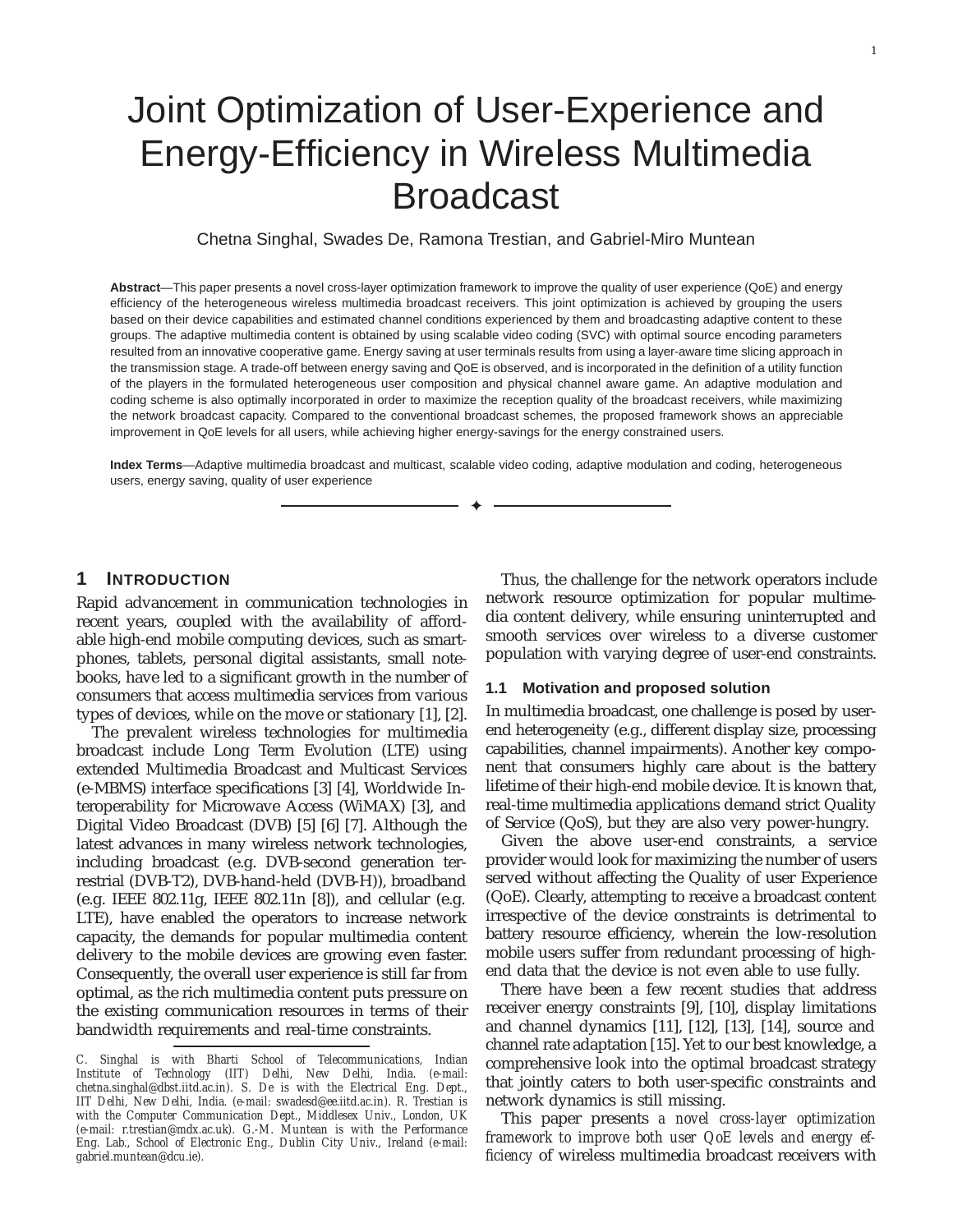varying display and energy constraints. This solution combines user composition-aware source coding rate (SVC) optimization, optimum time slicing for layer coded transmission, and a cross-layer adaptive modulation and coding scheme (MCS).

## **1.2 Key features and findings**

The main features of the proposed framework are as follows: 1) user grouping based on individual device capabilities and channel conditions; 2) formulation of a cooperative game to obtain user heterogeneity aware optimized SVC parameters that enable energy saving of the battery constrained users and at the same time maintain high QoE levels for high-end users; 3) optimizing layer-coded time slicing for energy saving and quality trade-off; 4) user heterogeneity and physical channel adaptive MCS allocation to the layered video content that maximizes network capacity.

The main findings of this work are: (a) The proposed user- and channel-aware grouping and cooperative game provide the users options to trade between quality of reception and energy conservation. (b) the usage of time slicing along with user heterogeneity and channel aware MCS significantly reduce energy consumption and increase QoE; the number of users served in the network with a guaranteed minimum quality level is increased.

Specifically, tests in different traffic scenarios reveal that, the proposed adaptive MCS offers about 16.6% higher user serving capacity compared to fixed MCS or simple MCS schemes. With respect to only energy saving based optimization, the proposed joint energy and quality based cross-layer optimizations give about 43% higher video quality, while trading off only about 8% in energy saving and a marginal 0.62% in user serving capacity. Compared to only quality based optimization, the proposed scheme results in about 17% extra energy saving, 3.5% higher quality, and 10.8% higher capacity.

#### **1.3 Paper organization**

The rest of this paper is organized as follows: Section 2 discusses related works and Section 3 presents the technological details of the system and the proposed framework. This is followed by the analytic system performance model and optimizations in Section 4. Subsequently, Section 5 describes the simulation framework and Section 6 presents the key results of the proposed user-centric optimized multimedia broadcast scheme. Finally, the paper is concluded in Section 7.

# **2 RELATED WORKS**

Hierarchical video coding [16] is an attractive solution that allows a user to dynamically adapt the video bitstream reception in dynamic wireless channel conditions. This technique encodes the stream into multiple progressively dependent layers. The most important layer is called *base layer* which typically provides an acceptable basic quality. The rest of the layers are known as *enhancement layers* which can be added to the base layer to improve the video quality. To this end, both ITU-T VCEG and ISO/IEC MPEG have standardized the SVC [17], [18] extension of H.264/AVC [19], [20], [21]. The H.264/SVC extension achieves a rate-distortion performance comparable to that of H.264/AVC, where the same visual perceived quality is typically achieved with at most 10% higher bit rate [22].

DVB-H, an European Telecommunications Standards Institute (ETSI) standard [23], provides a built-in function that helps exploiting the video scalability features using Hierarchical Modulation [24] and is an efficient way to broadcast multimedia services over digital terrestrial networks to hand-held terminals. However, it considers transmission level details only, but not the user constraints or video encoding details.

[25] compared group management mechanisms in IP and MBMS models in UMTS networks, but did not discuss group formation criterion and user heterogeneity. An adaptive radio resource allocation scheme for multiresolution multicast services in orthogonal frequencydivision multiplexing (OFDM) systems was proposed in [26], which was shown to achieve an improved system throughput while maintaining fairness among all users. For energy-efficient streaming of scalable video over LTE using e-MBMS, grouping of users based on position and requested video quality was considered in [11]. Discontinuous reception (DRX) and energy saving at the user-end was not considered here; instead energy saving at the base station (BS) was targeted.

A cross-layer adaptive hierarchical video multicast solution in [27] considered jointly application, data link, and physical layers, where channel dependent Auto Rate Selection was proposed. To combat packet losses in multicast, a layered hybrid Automatic Repeat reQuest scheme was proposed in [28], where operating point for the multicast group was selected by a Nash bargaining game. The approach in [29] for video unicast/multicast over wireless proposed to minimize the resource usage while satisfying the diverse QoS requirements. The adaptive multicast in [30] maintains the highest sustainable transmission rate with suitable forward error correction (FEC) to maximize the received video quality. These approaches however did not address channel dependent SVC rate adaptation, MCS, and receiver constraints.

The approach in [9] proposed to enable the heterogeneous receivers render the appropriate sub-streams by time slicing technique in DVB-H for energy saving. This study derived the rate allocation to different layers from uniform, linear, or exponential distribution. But in actuality the rate of the layers depends on the encoding parameters (e.g. frame rate, quantization level, and spatial resolution). Also, the quality of received video and the effect of channel condition were not studied here.

A recent study [15] considered heterogeneous broadcast users, where an objective (temporal-spatial rate) dis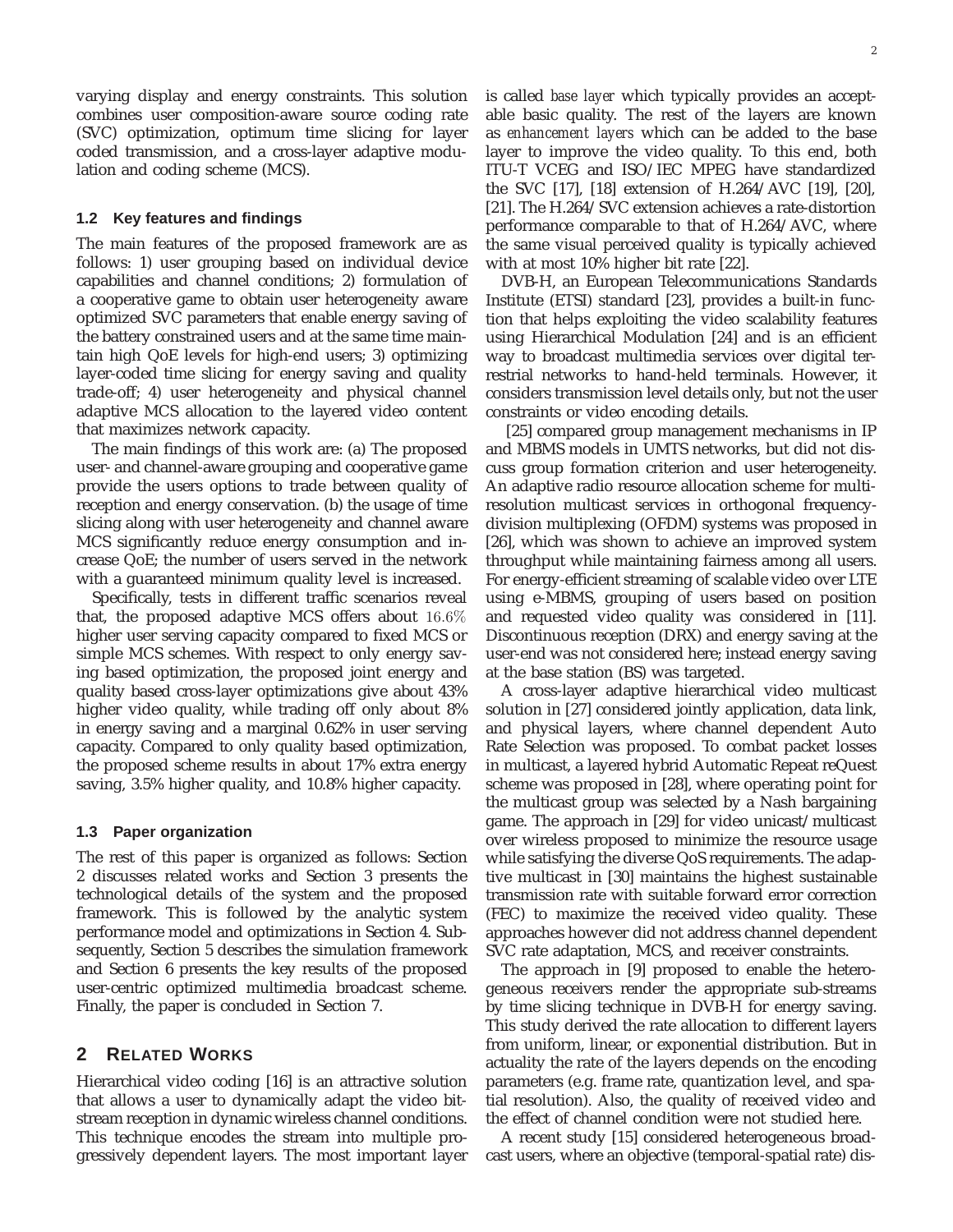tortion metric was used based on Principal Component Analysis distance between frames, and optimal layer broadcasting policy was obtained to maximize the utility. However, it did not consider channel adaptive scalability of SVC content, dynamic physical resource allocation, and energy saving at the receiver.

Adaptive modulation and coding (AMC) has been widely employed to effectively combat the channel dynamics and maximize physical layer data rate. In the context of video broadcast over wireless there are a few recent works (e.g., [12], [10], [13], [14]) which have used AMC in different forms and with different objectives.

The AMC approach in DVB-H applications in [12], which we call *simple MCS scheme*, decides on adaptation based on the broadcast receiver with an acceptable weakest signal strength and uses the same MCS for all SVC layers. In the AMC approach for DVB-H transmission [10], which we call *fixed MCS scheme*, different layers are assigned a predetermined fixed MCS. This scheme results in saving of power at both data reception and processing. However, in this work, the adaptation is merely on the basis of transmitted frame arrangement which is organized in terms of weaker and incremental codes; it does not incorporate video encoded data rates or the use of SVC to support heterogeneous users.

Unlike in DVB-H, transmission rate optimization in LTE MBMS is not based on time slicing. The adaptive MCS in [13] is in context of orthogonal frequencydivision multiple access (OFDMA). The approach in [14] is also for LTE and WiMAX systems, where cooperative reception from multiple BSs is utilized following the Single Frequency Network principle. In all these AMC approaches, device limitations were not considered, thus the application layer encoding rate, and hence MCS is not affected by the heterogeneity of users in the network.

# **3 SYSTEM MODEL**

## **3.1 Overview of the system**

A single-cell broadcast scenario is considered. Multimedia content delivery is done from the BS and managed jointly with a connected media server. The wireless user equipments (UEs) have varying display resolution and battery capabilities. Based on the users characteristics in the cell and their SNRs, the media server suitably encodes the source content in H.264/SVC standard of DVB-H. The broadcast over the physical channel is OFDMbased. A UE, depending on its current status, may choose to receive all or part of the broadcast content (layers) by exploiting the time-sliced transmission feature of DVB-H. Fig. 1 illustrates a representative system, where L layers and  $\mathcal T$  user types are considered. For example,  $L = 14$  in the standard 'Harbor' video sequence.

**Definition 1.** *UE type* τ *is characterized by the spatial resolution* R *of a UE display and battery power, which are device-specific. In a system with*  $\mathcal{T}$  *types* ( $1 \leq \tau \leq \mathcal{T}$ ) *of UE,*  $\mathcal{R}_i > \mathcal{R}_j$  if  $j < i$ . For example in a system with 3 types of *users (i.e.,*  $\mathcal{T} = 3$ *),*  $\mathcal{R}_3 > \mathcal{R}_2 > \mathcal{R}_1$ *.* 



Fig. 1. An example of the DVB-H system, where *L*-layer SVC content and  $T$  types of UEs are considered.

SVC supports three types of scalability: spatial, temporal, and SNR-based. *Spatial scalability* is governed by display resolution of the UE (e.g., QCIF, CIF, D1), *temporal scalability* is related to the frame transmission rate (e.g., 1.875 fps to 30 fps), and *SNR scalability* is linked with the SVC coding rate as a function of the SNR experienced by the various UEs. A detailed overview of H.264/AVC scalable video extension is given in [18].

In our study, the supported spatial resolutions considered are QCIF (quarter common intermediate format, with display resolution  $176 \times 144$  pixels), CIF (common intermediate format, resolution  $352 \times 288$  pixels), and D1 (D-1 digital recording video standard, resolution  $704 \times 576$  pixels) formats, which serve three types of users (i.e.,  $\mathcal{T} = 3$ ). Apart from spatial resolution of the individual video frames, variable frame rate is also considered for the transmitted video.

**Definition 2.** *Layer*  $l$   $(1 \leq l \leq L)$  *of a SVC content with a total of* L layers implicitly has its priority  $P_l$  in an inverse *order with respect to the other layers, i.e.,*  $P_i > P_j$ *, if*  $i < j$ *.* 

If  $L = 14$ , following definition 2,  $\mathcal{P}_1 > \mathcal{P}_2 > \cdots > \mathcal{P}_{14}$ . If a type  $i$  UE finds useful to display content up to the layer  $l^{(i)}$  (  $\leq L$ ), then  $l^{(i)} < l^{(j)}$  for  $i < j$ .

SVC encoding generates different layers: base layer (layer 1) and enhancement layers. Layer 1 is the most important that needs to be received by all the UEs for the basic minimum quality. The other layers when received by a UE improve the reception quality by increasing the frame rate and/or resolution at the playback stage.

#### **3.2 Proposed DVB-H system framework**

The proposed overall system architecture is illustrated in Fig. 2. The server encapsulates the SVC encoded data in real-time transport protocol (RTP) format to IP packets and sends them to the BS. The BS comprises of the IP encapsulator, DVB-H modulator, and the radio transmitter.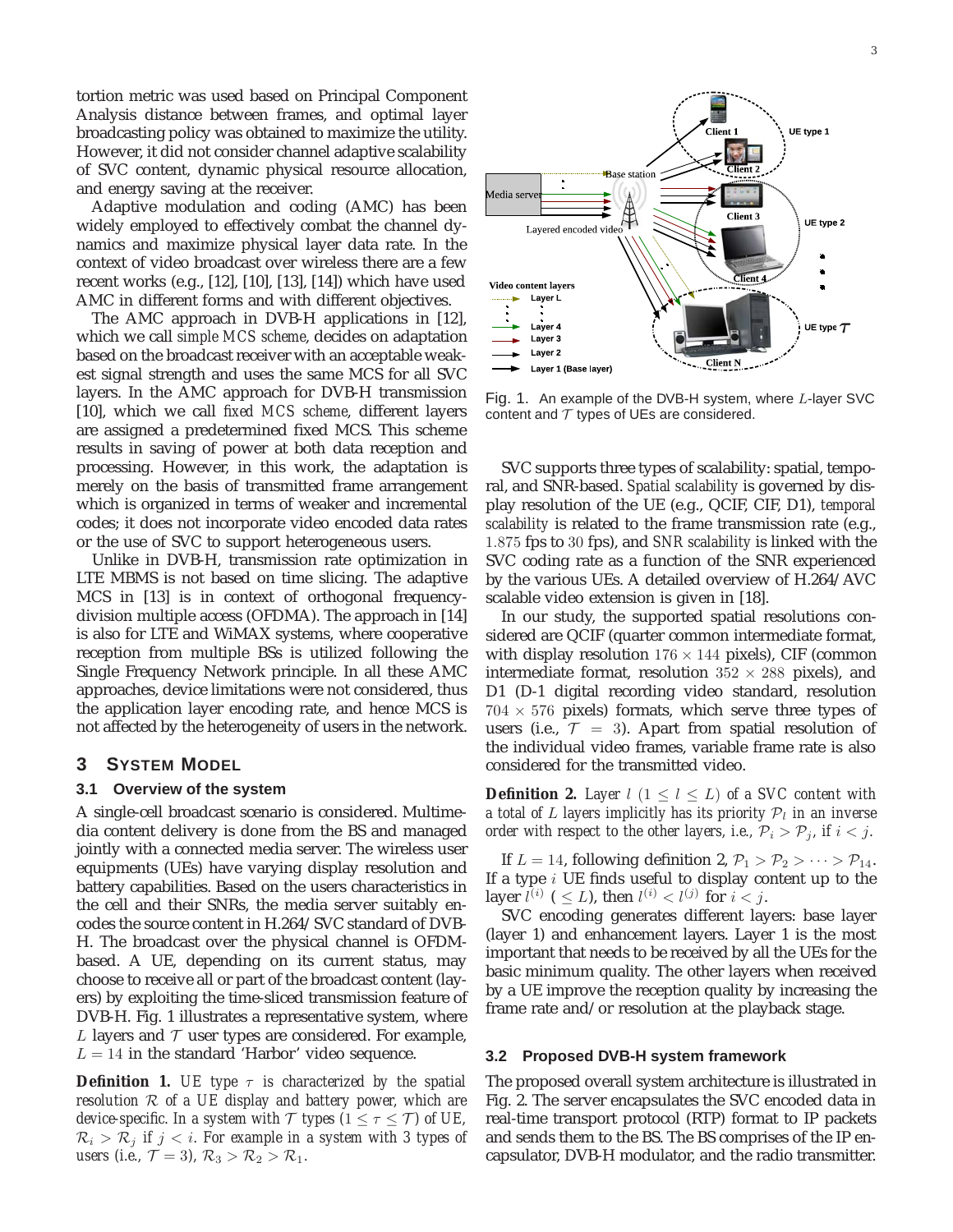

Fig. 2. The proposed DVB-H system architecture components.

IP encapsulator puts the IP packets into multiprotocol encapsulation (MPE) frames and forms MPE-FEC for burst transmission as per the *time slicing scheme* (Section 4.2). The DVB-H modulator employs an *adaptive MCS selection* (Section 4.6) for the layered video content and sends it to the radio transmitter for broadcast.

The SVC encoding and MPE-FEC framing operations are inter-dependent and jointly optimized based on some underlying parameters (user, channel, and layer information). The optimized video encoding parameters are obtained through a game theoretic approach and stored in a central database. The UE and channel aware *user grouping* is discussed in Section 4.1, and *SVC parameter optimization game* is detailed in Section 4.5.

The UE informs its capabilities while subscribing to the broadcast service and also time-to-time updates its signal strength to the BS. It also has a power manager that helps to take advantage of the time slicing scheme and save energy based on its remaining power.

**Definition 3.** *A user class*  $c$  ( $1 \leq c \leq C$ ) defines the *capability of receiving the number of layers which is dictated by channel rate constraint experienced by the UE at a given instant of time. C is the total number of user classes.*

If a UE can receive up to  $l_s$  useful layers, it belongs to class  $c = l_s$ . Thus, a user class is dynamically associated to a UE and is upper bounded by its resolution. If the number of useful layers of a type  $i$  UE with resolution  $\mathcal{R}_i$  is  $l^{(i)}$ ,  $(l^{(i)} \leq L)$ , then it can be in class c such that  $1 \leq c \leq l^{(i)}$ . For a UE type k with the highest resolution  $\mathcal{P}_1$ ,  $l^{(k)} = L$ . In that case  $L = C$  and  $1 \leq c \leq L$ .  $\mathcal{R}_k$ ,  $l^{(k)} = L$ . In that case,  $L = C$  and  $1 \leq c \leq L$ .<br>The parameters undated by the BS in the data

The parameters updated by the BS in the database are:  $C$ , the number of user classes;  $N_c$ , the number of users in class  $c$  (1  $\leq c \leq C$ ); and R, the OFDM channel rate (expressed in bps). The parameters updated by the video server in the database are: L, the number of layers in the encoded SVC content;  $r_l$ , the rate of layer  $l$   $(1 \leq l \leq L)$ ; and b, the burst size of the base layer (measured in bis).

The proposed system performance optimization in-



Fig. 3. Signal quality-based grouping example, with 3 UE types.

volves: i) grouping of users, ii) game theoretic formulation to obtain SVC encoding parameters, iii) time slicing at data-link level transmission, and iv) adaptive MCS allocation to the SVC layers. These are discussed next.

# **4 PERFORMANCE MODELING AND OPTIMIZA-TION OF THE PROPOSED SYSTEM**

# **4.1 Grouping of users**

User grouping is based on the respective UE resolution capabilities and received SNR. A UE capability is determined by the BS at the time of service subscription, when the UE sends its type information, i.e., the number of layers it wants to receive. The UE periodically updated its channel condition to the BS through the uplink channel.

**Definition 4.** User group  $g_z^{l^{(\tau)}}$  refers to the UEs of type  $\tau$  $(1 \leq \tau \leq T)$  *in zone*  $z(1 \leq z \leq Z)$  *that have requested for*  $l^{(\tau)}$  *layers.*  $\mathcal Z$  *is the number of concentric zones around a BS.* 

The coverage region of a BS is comprised of concentric zones, as shown in Fig. 3, with the SNR thresholds defining zone boundaries. For a SVC content with L layers,  $1 \leq l^{(\tau)} \leq L$ , with QCIF resolution  $l^{(\tau)} = 4$ , and those with CIF and D1 resolutions are respectively 9 and those with CIF and D1 resolutions are respectively 9 and 14. In the user-grouping example of Fig. 3, three UE types and three zones (based on three supported MCS levels in DVB-H [31]) are considered. The groups in this example are:  $g_{z_1}^4 = \{U2, U4, U6\}$ ,  $g_{z_1}^9 = \{U1, U5\}$ ,  $g_{z_1}^{14} = \{U3\}$ ,  $g_{z_2}^4 = \{U8, U11\}$ ,  $g_{z_2}^9 = \{U7, U9\}$ ,  $g_{z_2}^{14} = \{U10\}$ ,  $g_{z_3}^4 = \{U13, U15\}$ ,  $g_{z_3}^9 = \{U14\}$  and  $g_{z_3}^{14} = \{U12, U16\}$ .

## **4.2 Time slicing as an energy saving measure**

Time slicing approach allows discontinuous reception at the UEs, thereby facilitating the UE to turn-off the radio when not receiving data bursts and hence saving energy.

**Definition 5.** *Energy saving (*ES*) is calculated as the ratio of the time duration for which the UE's radio components are turned-off over the total time of the video transmission cycle.*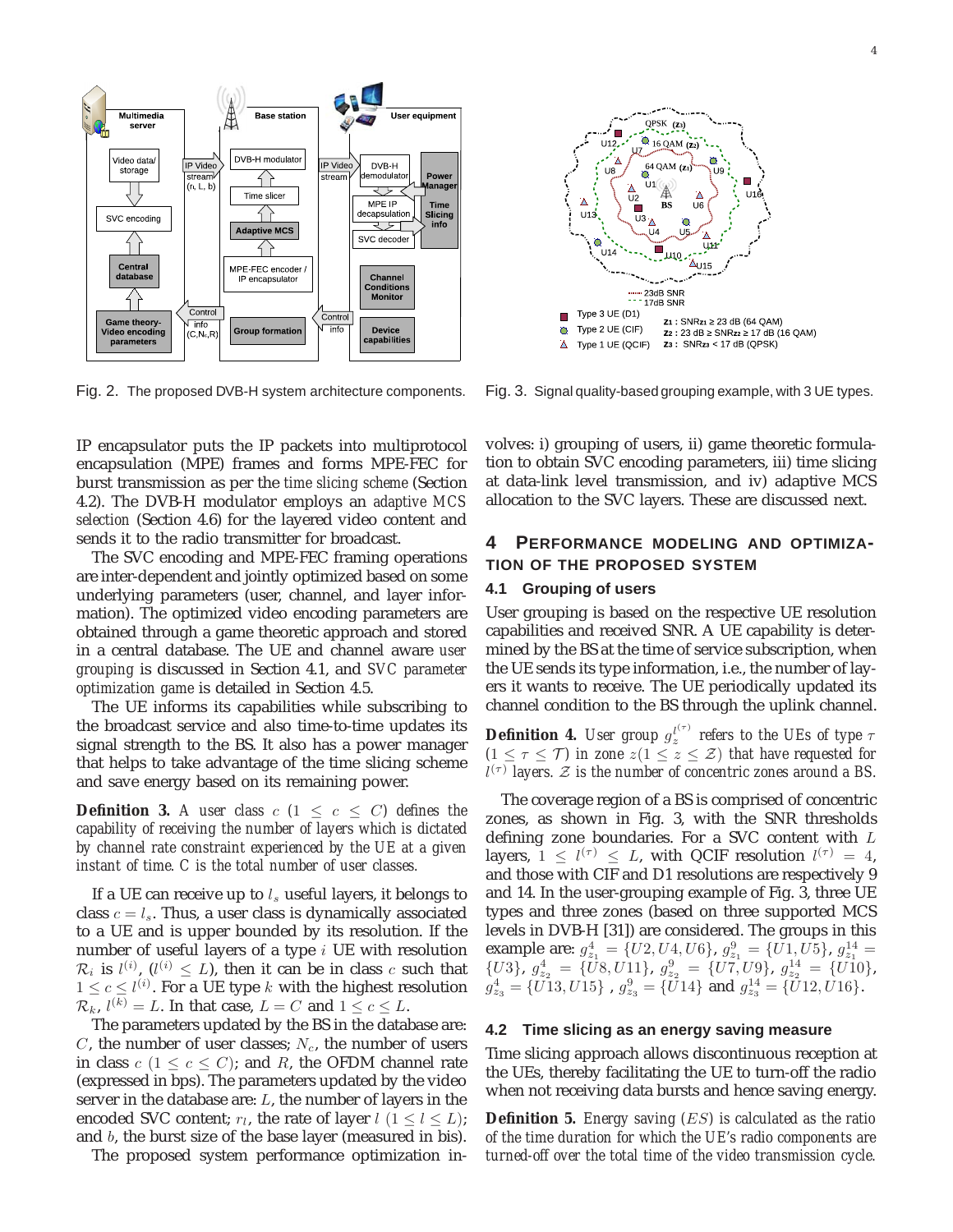

Fig. 4. Time slicing based DVB-H broadcast scheme.

The broadcast channel rate is considered  $R$  (bps). The multimedia content is encoded into  $L$  layers. For decoding the layer  $l$   $(1 \leq l \leq L)$  the UE first needs to correctly receive and decode all layers  $\hat{i}$ ,  $1 \leq \hat{i} < l$ . Video layer *l* is allocated rate  $r_l$  (bps), such that  $\sum_{l=1}^{L} r_l \leq R$ .

In time slicing-based layered broadcast, the UEs know apriori the specific layer constituted in a MPE-FEC frame (burst). As shown in Fig. 4, each layer corresponds to a different burst within the recurring window. This allows a UE to safely skip the bursts containing the layers that are irrelevant to it, and thereby save energy. Each MPE-FEC frame consists of two parts: Application Data Table that carries the IP packet, and an R-S (Reed-Solomon coding) Data Table that carries the parity bits.

Given a channel rate R and base layer burst size b bits, the burst size of layer *l* is proportionally set to  $b \cdot r_l/r_1$ bits. The recurring window size is the total burst size of all the layers, given as:  $\sum_{l=1}^{L} b \cdot r_l/r_1 = \frac{b \cdot R}{r_1}$  bits. Hence<br>with respect to starting time of the base layer burst, the with respect to starting time of the base layer burst, the start time of the layer *l* burst is:  $\frac{b \cdot \sum_{i=1}^{l-1} r_i/r_1}{R}$  sec.

If a user is currently in class  $c$ , the energy saving factor of that user at that time instant would be:

$$
ES_c = 1 - \frac{\sum_{i=1}^{c} r_i}{R} - \frac{\mathcal{H} \cdot c \cdot r_1}{b}.
$$
 (1)

where, in general  $1 \leq c \leq l^{(\tau)}$ , for a type  $\tau$  UE, H is the overhead duration (typically 100 ms [9]) overhead duration (typically 100 ms [9]).

#### **4.3 Video quality model**

The video quality  $Q(q, t)$  is a parametric function that best approximates the Mean Opinion Score (MOS). MOS is a subjective measure that indicates the user QoE level. MOS 5 refers to 'excellent' quality, 4 is 'good', 3 is fair, 2 is 'poor', and 1 is 'bad'. The parameters for the quality model are specific to a video based on its inherent features. The quality parametric model in [32] is specified with video specific parameters  $\lambda$  and g. For a given spatial resolution,  $Q(q, t)$  is a function of the quantization parameter  $QP$  and frame rate t, as follows:

$$
Q(q,t) = Q_{max} \cdot Q_{t_c}(t) \cdot Q_q(q), \text{ with}
$$
\n
$$
Q_{t_c}(t) = \frac{1 - e^{(-\lambda \cdot t/t_{max})}}{1 - e^{-\lambda}},
$$
\n
$$
Q_q(q) = \frac{e^{(-g \cdot q/q_{min})}}{e^{-g}}, \text{ and } q = 2^{(QP-4)/6}.
$$
\n(2)

 $Q_{max}$  is the maximum quality of the received video at the UE when it is encoded at minimum quantization level  $q_{min}$  and at the highest frame rate  $t_{max}$ . To normalize, we consider  $Q_{max}$  to be 100%.



Fig. 5. Quality versus quantization parameter at different frame rates with the three standard video sequences, namely, 'Harbor', 'Town', and 'Tree'.

To comprehensively study the video quality in the proposed system framework, we consider three representative video sequences: 'Harbor', 'Town', 'Tree', which cover a wide spatial and temporal perceptual information space [33]. In particular, the 'Harbor' video represents a sequence with sharp edges (high spatial variations) but having a relatively slow motion (low temporal variations), 'Town' has high spatial and temporal variations, whereas 'Tree' has low spatial and temporal variations in first half and high spatial and high temporal changes in the later half. Fig. 5 captures the effect on quality  $Q$  of the three different video sequences at different  $QP$ . The trends of variation of  $Q$  (which represents QoE) are observed to be quite similar in all these video sequences. Also, the plots indicate that the quality is a concave function of  $QP$ .

#### **4.4 Energy saving versus quality trade-off**

As noted in Section 4.2, the energy saving is a function of rate allocation to the layers. We now consider the scalability factors as parameters in the rate allocation at the source encoding stage. The parametric rate model, as in [34], [35], again is a function of the quantization level  $q$ , frame rate  $t$ , and spatial resolution  $s$ . The parameters  $\theta$ , a and d, here are video specific.

$$
R_c(q, t, s) = R_{max} \cdot R_{t_c}(t) \cdot R_q(q) \cdot R_s(s), \text{ with } (3)
$$
  

$$
R_{t_c}(t) = \frac{1 - e^{(-\theta \cdot t/t_{max})}}{1 - e^{-\theta}}, \quad R_q(q) = e^{a \cdot (1 - q)/q_{min}},
$$
  
and 
$$
R_s(s) = \left(\frac{s}{s_{max}}\right)^d, \quad d < 1.
$$

Here,  $R_{max}$  is the maximum bit rate of the video sequence with minimum quantization level  $q_{min}$ , maximum frame rate  $t_{max}$ , and maximum spatial resolution  $s_{max}$ . By using these rate parametric model equations for energy saving analysis (i.e., in (1)), the energy saving for class c users of type  $\tau$   $(1 \leq c \leq l^{(\tau)})$  is given as:

$$
ES_c = 1 - \frac{R_c(q, t, s)}{R} - \frac{\mathcal{H} \cdot c \cdot R_1(q, t_{min}, s_{min})}{b}.
$$
 (4)

To study the impacts of SVC quantization parameter and time slicing scheme on the energy saving, we again consider the three representative video sequences: 'Harbor', 'Town', and 'Tree'. Fig. 6(a) shows the variation of normalized average energy saving with the change in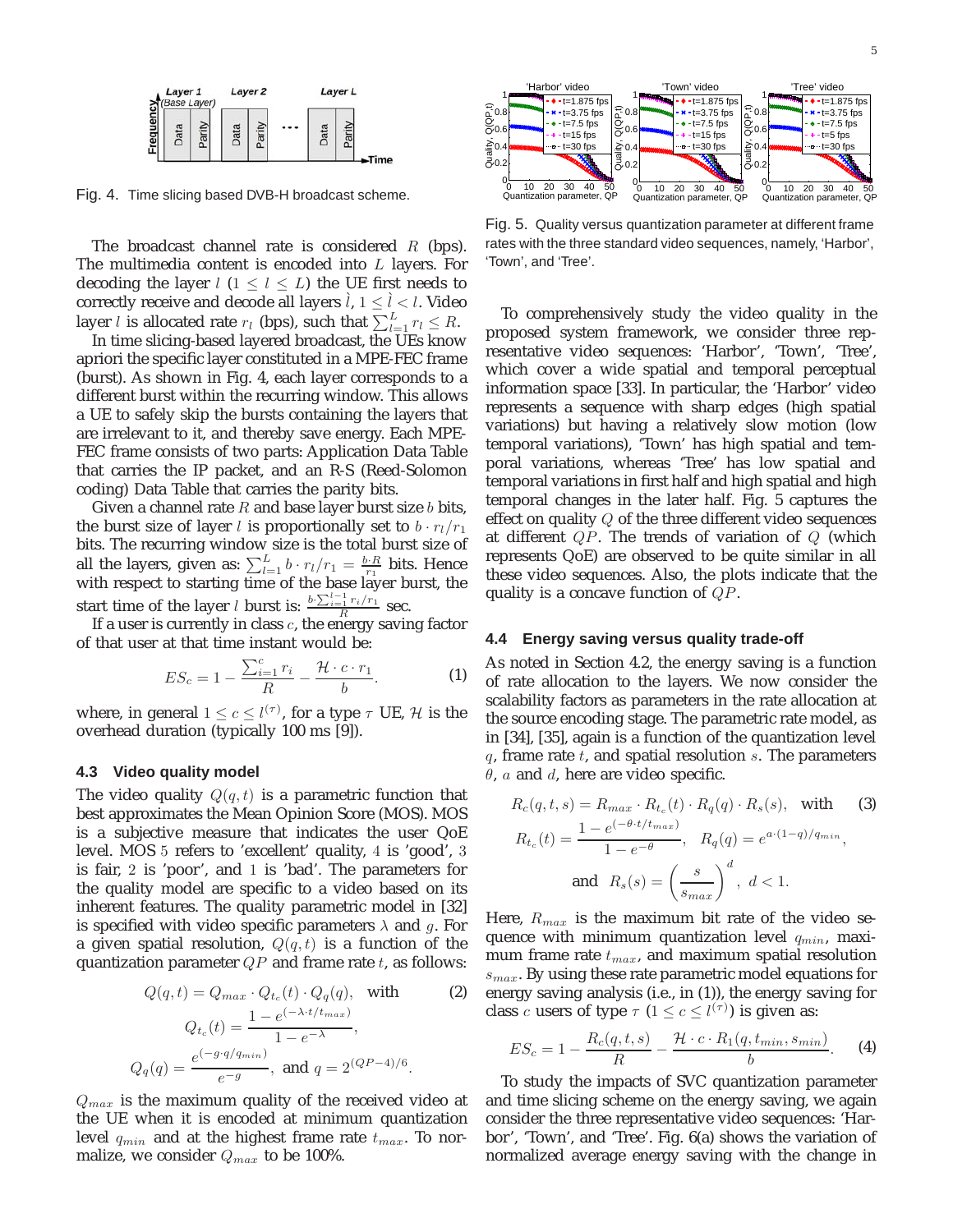

Fig. 6. Energy saving performance at different SVC quantizations and time slicing schemes for the three video sequences: 'Harbor', 'Town', and 'Tree': (a) effect of quantization parameter *QP*; (b) effect of number of layers transmitted.

quantization parameter  $QP$ . It is notable that, in all the three cases, an increase in  $QP$  results in a higher energy saving. Also a decrease in  $t$  (by DRX mechanism) and smaller spatial resolution of the video sequence results in more energy saving for the UEs. It is also observed that the nature of the energy saving is concave with respect to  $QP$ . For the three video sequences, Fig. 6(b) shows the normalized energy saving with respect to the layers received by the UEs. Also, a higher  $QP$  (i.e., higher q and hence a lower allocated rate) corresponds to a higher energy saving. Hence, there is a clearly evident tradeoff between the energy saving and quality for a specific value of quantization level  $q$ . Also different type of users have different energy savings and QoE requirements.

It is observed from Figs. 5 and 6 that, the quality and energy saving performances of the three representative test sequences ('Harbor', 'Tree', 'Town') follow similar trends with respect to the variations of quantization parameter, frame rate, spatial resolution, and the number of layers transmitted. Thus, the proposed framework in the paper and the optimizations (discussed subsequently in this section) should generically hold true for any possible SVC video sequences. Therefore, our remaining performance results are discussed with respect to only one representative test sequence ('Harbor' video).

## **4.5 Energy saving and quality optimization game**

Based on the energy saving and quality trade-off that depends on the quantization level  $q$ , we now formulate a cooperative game to obtain the optimal video encoding parameters. Note that, the development in Section 4.4



Fig. 7. Examples of utility plots of individual class of users for the standard 'Harbor' video sequence.

demonstrates the possibility of an optimal SVC encoding from the individual user's perspective. However it does not provide an insight to the encoding optimality for broadcast when there are different user class in different proportions. Here, we address this optimization aspect.

This optimization game jointly accounts for the users of different classes (Definition 3) as well as the fraction of users in each class. The game is defined below:

Players: Class c comprising of a set of users who can be served up to  $l = c$  layers, where  $1 \leq c \leq l^{(\tau)}$ ,  $\tau =$ <br>1.2.3. (Recall that c is dynamic computed at the BS  $1, 2, 3$ . (Recall that,  $c$  is dynamic, computed at the BS, depending on the UE type  $\tau$  and their individual SNRs.)

**Strategy:** Quantization level  $q$  used by the SVC encoder for encoding the source video. Optimum  $q$  determines the rate distribution (i.e. the minimum bit rate)  $r_l$ for the different layers  $l$  of the SVC content, that satisfy the users' ES and quality requirements.

Utility: For class c the utility is defined as:  $u_c$  =  $(ES_c(q,t))^{\alpha_c} \cdot (Q_c(q,t))^{\beta_c}$ , where  $\alpha_c$ ,  $\beta_c$  are the parameters for a particular class of users based on their emphasis on energy saving or quality, with  $\alpha_c + \beta_c = 1$ . The higher the  $\alpha_c$  value is, the higher is the emphasis on energy saving by the users in that class. On the other hand, the higher the value of  $\beta_c$  is, the more will be the emphasis on receiving higher quality video. Here, for class c, energy saving  $ES_c(q, t)$  is given in (4) and the quality value  $Q_c(q, t)$  is given in (2).

We use multiplicative exponent weighting (MEW) in defining the utility  $u_c$  instead of simple additive weighting (SAW), because in SAW based optimality poor value of a parameter can be outweighed by a very good value of another parameter. Instead, MEW penalizes alternatives with poor parameter values more heavily. For example, if energy utility is near zero (which means the UE consumes a lot of energy), the MEW based utility function avoids selecting this because it is multiplicative, whereas the SAW utility may end up choosing this case of near-zero energy but very high quality.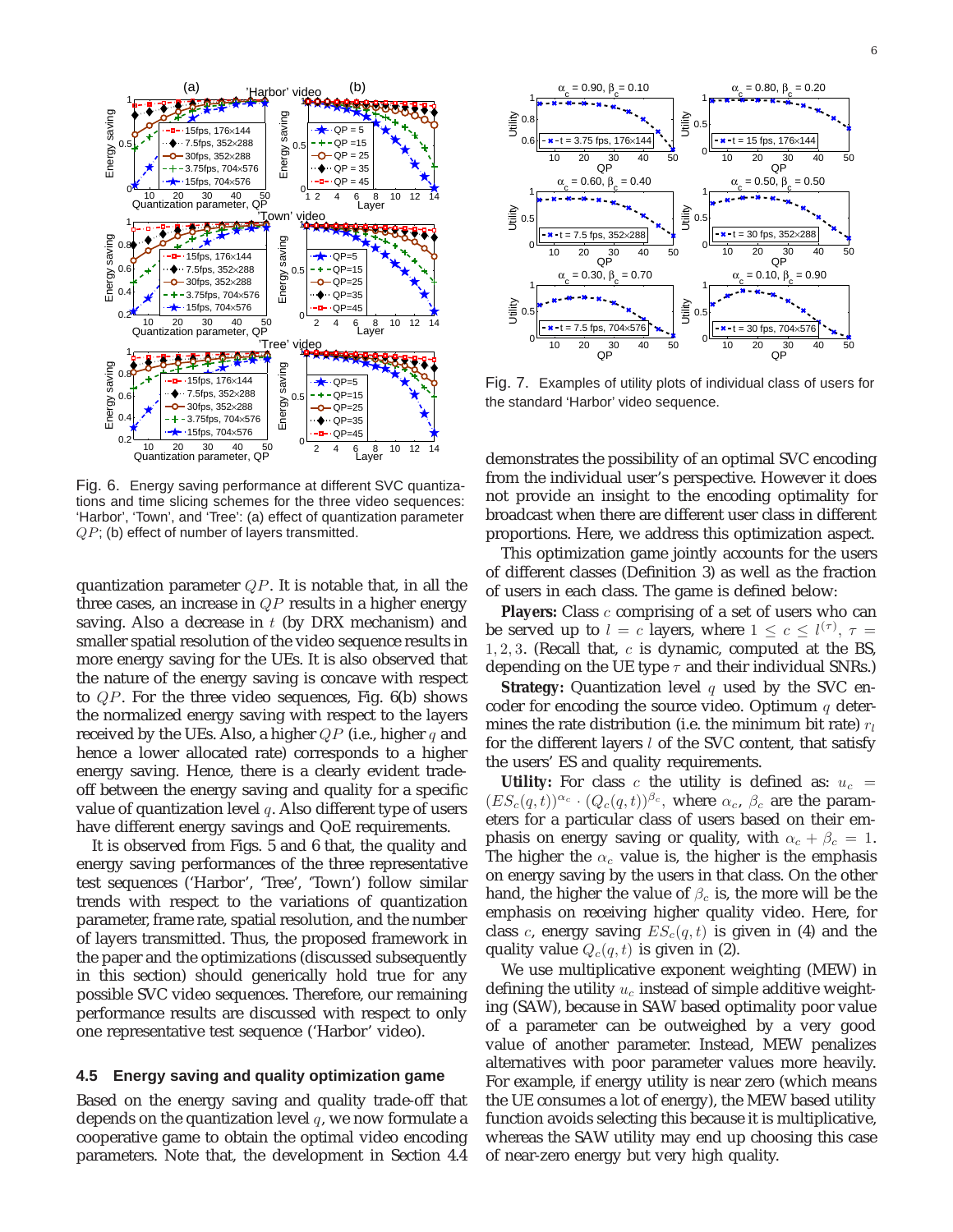In Fig. 7, some examples of utility function with QP variation are shown. Quantization level  $q$  is can be obtained from  $QP$  (see (2)). The ( $\alpha_c$ ,  $\beta_c$ ) combination shown are the optimum values that achieve the maximum possible utility for the individual user class  $c$ . The plots indicate that for each class, the considered utility function is concave in nature in terms of the QP.

Since the number of users in a class impacts the overall system utility, we define a modified utility function. If there are  $N_c$  users in class  $c$ , the modified utility is:

$$
\dot{u}_c = N_c (ES_c(q, t))^{\alpha_c} \cdot (Q_c(q, t))^{\beta_c} \tag{5}
$$

The objective is to maximize the total average utility for the system,

$$
U_{total} = \max\left(\frac{\sum\limits_{\tau=1}^{\tau} \sum\limits_{c=1}^{\ell^{(\tau)}} \hat{u}_c}{\sum\limits_{\tau=1}^{\tau} \sum\limits_{c=1}^{\ell^{(\tau)}} N_c}\right)
$$
(6)

Before we proceed further, we prove the concavity of the utility functions in (5) and (6).

**Proposition 1.** *The utility function of a class* c*, defined in* (5)*, and the system utility, defined in* (6)*, are strictly concave functions of*  $QP$  *in the range*  $[QP_{min}, QP_{max}]$ *.* 

**Proof:** Given two functions  $f_1(x)$  and  $f_2(x)$ , a function  $\phi(x) = f_1(x) \cdot f_2(x)$  is said to be strictly concave and has a unique maxima in  $[x_{min}, x_{max}]$  if the following conditions hold [36]:

(1)  $f_1''(x) < 0$  and  $f_2''(x) < 0$ , i.e.,  $f_1(x)$  and  $f_2(x)$  are<br>prove functions of  $x \in [x, x-1]$  (2)  $f_1(x)$   $f_2(x)$  are concave functions of  $x \in [x_{min}, x_{max}]$ , (2)  $f_1(x), f_2(x)$  are non-negative, and (3)  $f'_1(x) \cdot f'_2(x) < 0$  in  $[x_{min}, x_{max}]$ .<br>Since  $s''(x) = f''(x)$ ,  $f_2(x) \neq 2$ ,  $f'(x)$ ,  $f'(x) \neq f_1(x)$ 

Since  $\phi''(x) = f''_1(x) \cdot f_2(x) + 2 \cdot f'_1(x) \cdot f'_2(x) + f_1(x) \cdot f'_2(x)$ <br>
(x) by the above conditions  $\phi''(x)$  is negative in  $f''_2(x)$ , by the above conditions  $\phi''(x)$  is negative in  $[x \cdot x]$ . Hence it is concave down with a maxima  $[x_{min}, x_{max}]$ . Hence it is concave down with a maxima at  $k \in [x_{min}, x_{max}]$ , s.t.  $\phi'(k) = 0$ .<br>In our context the two function

In our context the two functions are:  $ES_c(q, t)^{\alpha_c}$  and  $Q_c(q, t)^{\beta_c}$ . Since, the proof is generic and holds true  $\forall$  $c \in [1, l^{(\tau)}]$ , and t, s are constant values for any class  $c$ , the variable over which the optimization is carried  $c$ , the variable over which the optimization is carried out is  $QP$ , which is related to q by (2). Thus the two functions can be written as  $f_1(x) = ES_c(QP)^{\alpha_c}$  and  $f_2(x) = Q_c(QP)^{\beta_c}$ , and the interval of concavity is  $[QP_{min}, QP_{max}]$ . We want to show the concavity of the utility function and joint optimization of the system in terms the best suited QP for the video encoding.

Firstly, we prove  $Q_c(QP)^{\beta_c}$  is concave in  $[QP_{min}, QP_{max}]$ . The proof is as follows:

 $Q_c(QP)^{\beta_c} = (Q_q(q) \cdot Q_{max} \cdot Q_{t_c})^{\beta_c}$ , where  $QP \in$  $[QP_{min},QP_{max}].$ 

Then, from (2):

$$
Q_c(QP)^{\beta_c} = \left(\frac{e^{(-g \cdot 2^{(QP-4)/6})/2^{(QP_{min}-4)/6}}}{e^{-g}} \cdot D\right)^{\beta_c}, \text{ where}
$$
 is a constant with respect to the variable  $QP$  and is

D is a constant with respect to the variable  $QP$  and is given as  $D = Q_{max} \cdot Q_{t_c}(t)$ .

For obtaining the derivative, denote  $QP = x$ ,  $QP_{min} = x_{min}$ ,  $QP_{max} = x_{max}$ . Also let  $w =$   $2^{((x-4)/6)}/2^{((x_{min}-4)/6)}$ . Then we have:

$$
\frac{dQ_c(x)^{\beta_c}}{dx} = \frac{dQ_c(w)^{\beta_c}}{dw} \cdot \frac{dw}{dx}, \text{ where } Q_c(w)^{\beta_c} = \left(\frac{e^{-g \cdot w}}{e^{-g}} \cdot D\right)^{\beta_c},
$$
\n
$$
\frac{dQ_c(w)^{\beta_c}}{dw} = (-\beta_c \cdot g) \cdot e^{-\beta_c \cdot g \cdot (w-1)} \cdot D, \text{ and } \frac{dw}{dx} = \frac{w}{6}.
$$
\n1.  $\therefore$   $\therefore$   $\therefore$   $\therefore$   $\therefore$   $\therefore$   $\therefore$   $\therefore$   $\therefore$   $\therefore$   $\therefore$   $\therefore$   $\therefore$   $\therefore$   $\therefore$   $\therefore$   $\therefore$   $\therefore$   $\therefore$   $\therefore$   $\therefore$   $\therefore$   $\therefore$   $\therefore$   $\therefore$   $\therefore$   $\therefore$   $\therefore$   $\therefore$   $\therefore$   $\therefore$   $\therefore$   $\therefore$   $\therefore$   $\therefore$   $\therefore$   $\therefore$   $\therefore$   $\therefore$   $\therefore$   $\therefore$   $\therefore$   $\therefore$   $\therefore$   $\therefore$   $\therefore$   $\therefore$   $\therefore$   $\therefore$   $\therefore$   $\therefore$   $\therefore$   $\therefore$   $\therefore$   $$ 

It is evident from (7) that, for  $x_{min} = Q P_{min} = 1$ ,<br> $- Q P_{min} = 51$ .  $x_{max} = QP_{max} = 51$ :

$$
\frac{dQ_c(x)^{\beta_c}}{dx} < 0, \forall \ x \in [x_{min}, x_{max}] \tag{8}
$$

Differentiation (7) again with respect to x we have,

$$
\frac{d^2 Q_c(x)^{\beta_c}}{dx^2} = \left(\beta_c \cdot g - \frac{1}{6}\right) \times \left((\beta_c \cdot g) \cdot e^{-\beta_c \cdot g \cdot (w-1)} \cdot D \cdot 2^{((x-4)/6)}/(6 \cdot 2^{((x_{min}-4)/6)})\right)
$$
\n(9)

Since  $\beta_c \cdot g < \frac{1}{6}$  ( $\beta_c$ (max) = 1, g = 0.06), from (9),  $\frac{d^2Q_c(x)^{\beta c}}{dx^2}$  < 0. Thus  $Q_c(QP)^{\beta_c}$  is concave in  $[QP_{min},QP_{max}].$ 

We now prove that  $ES(QP)^{\alpha_c}$  is concave in  $[QP_{min},QP_{max}].$ 

From (4),  $ES_c(QP)^{\alpha_c} = \left(1 - \frac{R_c(QP)}{R} - \frac{\mathcal{H} \cdot c \cdot R_1(QP)}{b}\right)^{\alpha_c}$ , where  $QP \in [QP_{min}, QP_{max}]$ .<br>From (3) it implies

From (3), it implies that  $ES_c(QP)^{\alpha_c} =$ <br> $\left((1-e^{a(1-2^{(QP-a)/6})}/(2^{(QPmin^{-4})/6})\right)$ ,  $P\right)^{\alpha_c}$  where  $P$  $(1 - e^{a(1-2^{(QP-4)/6})/(2^{(QP_{min}-4)/6})}) \cdot P \Big)^{\alpha_c}$ , where P is a constant with respect to variable  $QP$ . Using (3), *P* is obtained as:  $P = \left(\frac{R_{max} \cdot R_{t_c}(t) \cdot R_{s_c}(s)}{R}\right)$  –  $\left(\frac{\mathcal{H}\cdot R_{max}\cdot R_{t_c}(t_{min})\cdot R_s(s_{min})}{b}\right)$ .

Again, for the derivative we denote  $QP = x$ ,  $QP_{min} = QP = x$ ,  $Q = x$ ,  $Q = x$ ,  $Q = x$ ,  $Q = x$ ,  $Q = x$ ,  $Q = x$ ,  $Q = x$ ,  $Q = x$ ,  $Q = x$ ,  $Q = x$ ,  $Q = x$ ,  $Q = x$ ,  $Q = x$ ,  $Q = x$ ,  $Q = x$ ,  $Q = x$ ,  $Q = x$ ,  $Q = x$ ,  $Q = x$ ,  $Q = x$ ,  $Q = x$ ,  $Q = x$ ,  $Q = x$ ,  $Q = x$  $x_{min}$ ,  $QP_{max} = x_{max}$ . Let  $v = e^{a(1-2^{(x-4)/6)})/2^{(x_{min}-4)/6}}$ . P.<br>By simplifying we have By simplifying we have,

$$
\frac{dES_c(x)^{\alpha_c}}{dx} = \frac{dES_c(v)^{\alpha_c}}{dv} \cdot \frac{dv}{dx}, \text{ where } \qquad (10)
$$

$$
ES_c(v)^{\alpha_c} = (1 - v)^{\alpha_c} \text{ and }
$$

$$
\frac{dv}{dx} = -\frac{ae^{a(1 - 2^{(x - 4)/6})/2^{(x_{min} - 4)/6}}}{(2^{(x_{min} - 4)/6})} \cdot P \cdot \frac{2^{(x - 4)/6}}{6} \cdot \ln 2.
$$

Since  $v < 1 \ \forall x \in [x_{min}, x_{max}]$ ,  $\frac{dv}{dx} < 0$  and  $\frac{dES_c(v)^{\alpha c}}{dv} < 0$ .<br>This implies that This implies that,

$$
\frac{dES_c(x)^{\alpha_c}}{dx} > 0, \ \forall \ x \in [x_{min}, x_{max}]. \tag{11}
$$

On similar lines as in (7)-(9), it is observed that  $\frac{d^2}{dx^2}$   $(ES_c(x)^{\alpha_c}) < 0, \forall x \in [x_{min}, x_{max}]$ . This implies that  $\widetilde{ES}(QP)^{\alpha_c}$  is concave in  $[QP_{min}, QP_{max}]$ .

Thus, Condition (1) is shown to be true. Condition (2) holds in the proposed scheme as per the basic design of the system, since  $ES_c(QP)^{\alpha_c}$  and  $Q_c(QP)^{\beta_c}$ are always positive. From (8) and (11), the product  $ES_c(QP)^{\alpha_c} \cdot Q_c(QP)^{\beta_c}$  is negative. So Condition (3) also holds true. Hence, the utility of class  $c, u_c$  is proven to be strictly concave and has a maxima in the given range.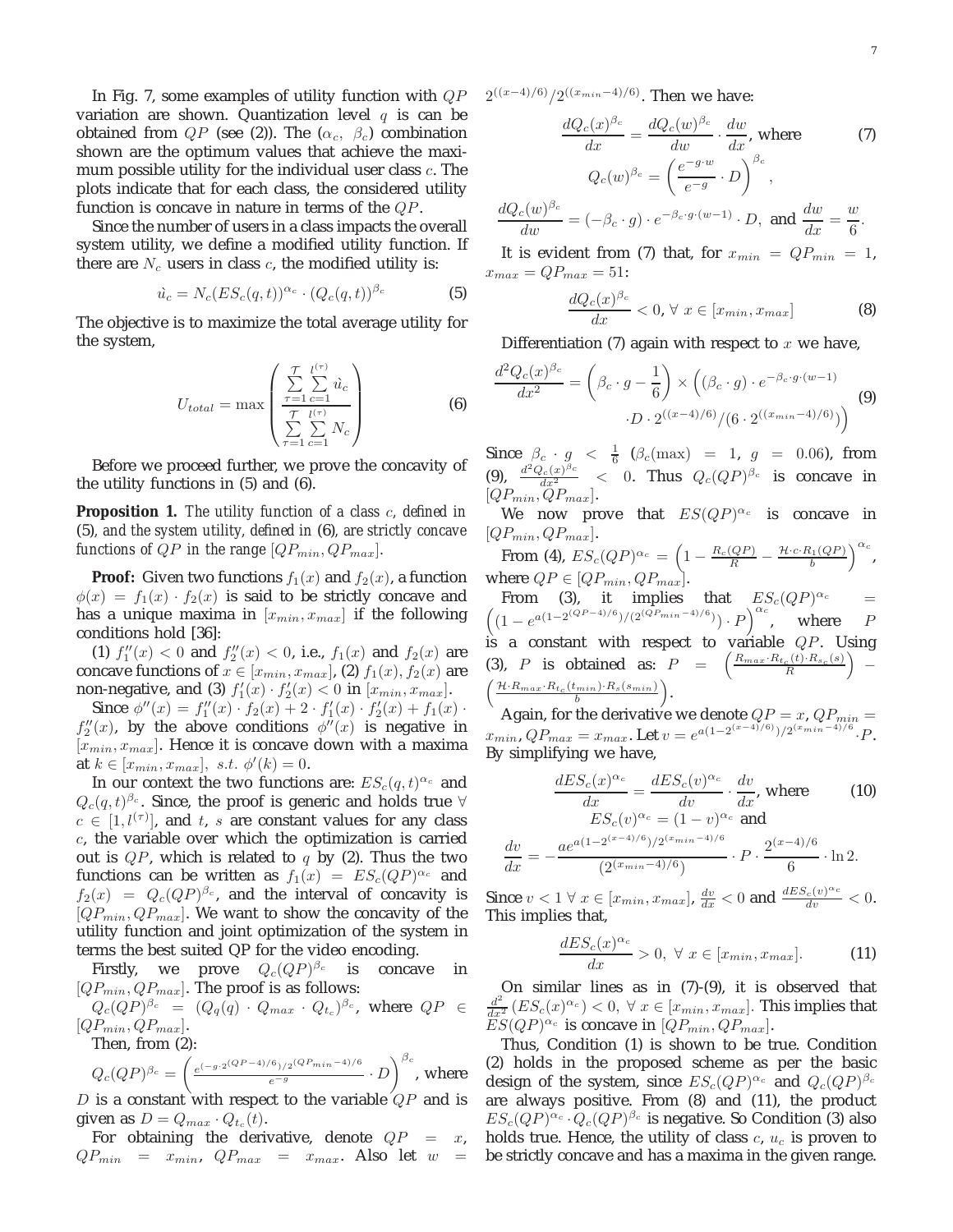

Fig. 8. Total average system utility with the 'Harbor' sequence.

Note that, although the exact value of the maxima for a class of utility function and the corresponding value of  $QP$  can be easily obtained from the above development, these are not of our interest here.

As shown in [37], [38], a non-negative linear combination of strictly concave functions is also strictly concave. Since the system utility in (6) is a non-negative linear combination of the utilities of all the individual classes that are already proven to be strictly concave, the system utility in (6) is a strictly concave in the given range. This implies the existence of a unique solution that maximizes the utility in the joint optimization formulation.  $\Box$ 

In terms of algorithmic complexity, the joint energysaving and video quality optimization has a complexity of  $O(l^{\mathcal{T}})$ , where  $l^{\mathcal{T}}$  is the number of SVC layers being broadcast for the highest resolution type  $\mathcal{T}$ .

Fig. 8 shows that, the sum total weighted average utility for all classes is a concave function of  $QP$  with a unique maxima. This plot corresponds to 60% type 1 users, 30% type 2 users, and 10% type 3 users in the system, with their corresponding random location dependent SNR feedbacks accounted at the BS to determine the user classes  $c$  and the corresponding  $N_c$  values. (Different traffic scenarios and the SNR-channel rate relationships are given in Tables 1 and 2, respectively.) The maxima of this scenario corresponds to  $QP = 30$ .

#### **4.6 Adaptive modulation and coding scheme**

As noted in Section 3, in our approach, besides user-andchannel aware SVC rate optimization at the application layer and time slicing at the link layer, at the physical layer adaptive MCS is applied which is optimized for enhanced energy efficiency and network capacity. Clearly, this adaptation is a function of the heterogeneous users composition in a cell and the dynamic physical channel rate constraint. Physical channel dynamics is accounted in a slow (shadow fading) scale to avoid high bandwidth overhead of frequent channel state feedback and computation of coding and MCS optimizations at the BS as well as the video server.

The total number of users in the cell that are subscribed to the broadcast service is taken to be N. The different MCSs are considered to be  $m = 1, \dots, M$  (for example,  $m = 1$  represents QPSK with code rate =  $1/2$ , and so on). The SVC encoded video is considered to have L layers. In our formulation,  $R_m$  represents the data rate

provided by MCS  $m, r_l$  is the rate allocated for layer l  $(l = 1, \dots, L)$ . If a layer l, can be served by the BS to the users, then we set  $l_{served} = 1$ , else it is set to 0. We have used an indicator function  $\chi_{l,m}$  that takes a value 1 if layer  $l$  is modulated with MCS  $m$  and takes a value 0 otherwise. The value of  $m_l$ ,  $l = (1, \dots, L)$  specifies the MCS used for layer l subject to  $l_{served} = 1$ . For a user to be able to decode any layer, it is necessary to have received all the layers lower than the current layer. Only then the layer is said to be valid for the user. The number of valid layers for any user is denoted by:

$$
l_{s_j} = \max\{l \mid \forall \ l \leq l \leq l^{(\tau_j)}, \sum_{m=1}^{M_j} \chi_{\hat{l},\hat{m}} = 1\}.
$$

 $l_{s_i}$  is the maximum number of continuous layers modulated with 1 to  $M_i$  starting from base layer, where  $M_i$  is the highest possible modulation level that  $j<sup>th</sup>$  user can receive, such that these layers are either equal to or less than the requested number of layers by the user  $(l^{(\tau_j)})$ based on its type  $\tau_j$ ,  $1 \leq \tau_j \leq \tau'$ . The received rate for user *j* is given by:  $r_{\sum_j} = \sum_{l=1}^{l_{sj}}$  $\sum_{l=1}^{\infty} r_l.$ 

The utility for the user  $j$  is defined as a general function of its received rates, requested quality rates and maximum possible feasible received rate based on its channel conditions, i.e. SNR with shadowing at any given time:  $U_j(r_{\sum_j}, r_{\sum_j({SNR})}^{l^{(\tau_j)}}, r_{\sum_j({SNR})}^{r})$ . Here,  $r_{\sum_j}^{l^{(\tau_j)}}$  corresponds to the rate requested by the user for its desired maximum quality level. So it is based on the maximum number of layers  $l^{(\tau_j)}$  of the SVC content requested by the user of type  $\tau_j$ .  $r_{\sum_j (SNR)}$  corresponds to the maxi-<br>mum note that the user would be able to reseive if the mum rate that the user would be able to receive if the user alone was present in the network and optimization of the MCS was to be just based on this user's channel conditions (i.e., its experienced SNR).

The user  $j$ 's utility is defined as:

$$
U_j(r_{\sum_j}, r_{\sum_j}^{l^{(\tau_j)}}, r_{\sum_{j(SNR)}}) =
$$
  
 
$$
Q(r_{\sum_j}) - Q(\min\{r_{\sum_j}^{l^{(\tau_j)}}, r_{\sum_{j(SNR)}}\})
$$
 (12)

where  $Q(r_{\sum_j})$  is the quality value based on the para-<br>metric model given in (2). Since the possible rates that a metric model given in (2). Since the possible rates that a user  $j$  can receive is from a set of possible layer rates, if a user is able to receive  $l_{s_j}$  layers, such that  $r_{\sum_j \ge r_{l_{s_j}}}$ ,  $r_{l_{s_j}}$ , with layer  $l_{s_j}$  having a frame rate  $t_{l_{s_j}}$  and a quantization level  $q_{l_{s_j}}$ , then,  $Q(r_{\sum_j}) = Q(q_{l_{s_j}}, t_{l_{s_j}})$ .<br>The objective is to maximize the total system utility,

i.e., max $\{\sum_{j\in\mathbb{N}}\}$  $\sum_{j \in N} U_j(r_{\sum_j}, r_{\sum_j(SNR)}^{l^{(\tau_j)}}, r_{\sum_{j(SNR)}}) \}$  subject to (5), (6), and the following constraints:

$$
r_{\sum_{j} \geq r_{1}}, \text{ given that, } r_{\sum_{j(SNR)}} \geq r_{1} \quad \forall j \in N
$$
  

$$
\sum_{m=1}^{M} \chi_{l,m} \leq 1, \quad l = 1, \cdots, L
$$
 (13)

The first set of constraints mentioned in (13) states that for every user  $j \in N$  the rate received should be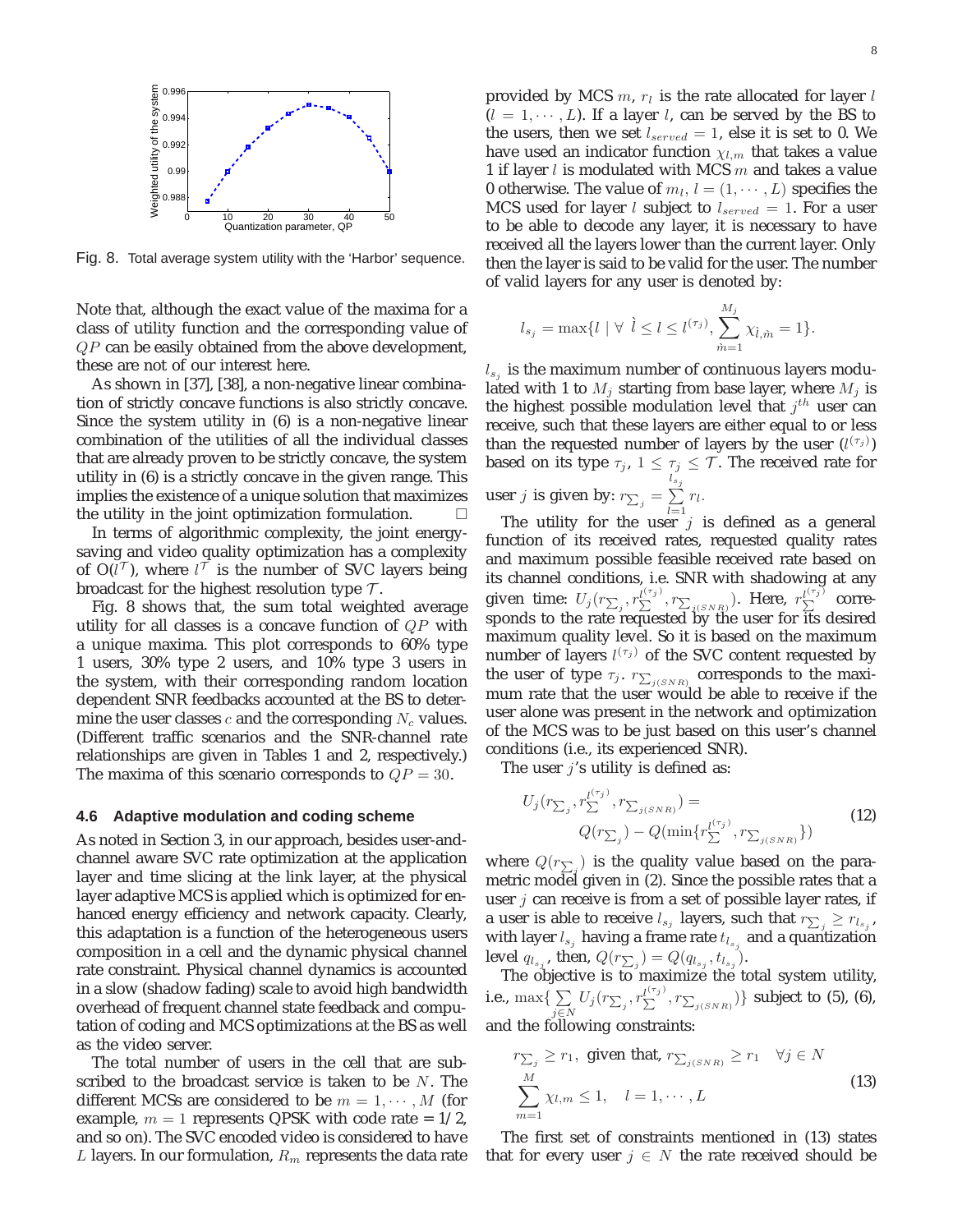## **Algorithm 1** Adaptive MCS selection for SVC layers

**Input:** L,  $\gamma_m$ ,  $R_m$ ,  $r_l$ ,  $r_{\sum_{j(SNR)}}, r_{l}^{l^{(\tau_j)}}, \forall m =$ <br>
1 *M*<sub>1-1</sub> *I* and  $i=1$  $1, \dots, M, l = 1, \dots, L, \text{ and } j = 1, \dots, \overline{N}$ <br>**Pseudocode: Pseudocode:** 1) **Initialize variables:**  $U_{total} = 0$  and  $\chi_{l,m} = 0, \forall l =$  $1, \cdots, L, \forall m = 1, \cdots, M$ 2) **for each**  $l = 1$  to  $L$ **if**  $R_M < r_l$  **then** Set  $l_{served} = 0$ **else for each**  $i = 1$  to M **if**  $r_l < R_i$  and  $m_{l-1} \leq i$  **then** Set  $m_l = i$ ,  $\chi_{l,i} = 1$ , and  $l_{served} = 1$ **go to** 3 3) **for each** user  $j = 1$  to N Using  $m_l(l = 1, \dots, l^{(\tau_j)})$  and  $l_{sevved}$ , find  $r_{\sum_{i=1}^{(\tau_j)}}$ *j* Compute  $U_j(r_{\sum_j}, r_{\sum_j(s_{N,R})}^{l^{(\tau_j)}}, r_{\sum_j(s_{N,R})}^{(s_{N,R})})$  using (12) **U**<sub>total</sub> =  $U_{total} + U_j(r_{\sum_j}, r_{\sum_j (SNR)}^{(r_j)}, r_{\sum_j (SNR)}$ <br> **Output:**  $\chi_{l,m}$ ,  $m_l$ , l<sub>served</sub>, ∀ l = 1, ··· , L and m =  $1, \cdots, M$ .

at least greater than or equal to the rate of the base layer  $r_1$ , for the condition that  $r_{\sum_{j(SNR)}} > r_1$ , i.e. the channel condition of the user  $j$  supports a rate greater than that required for the base layer. The second set of constraint in (13) uses integer relaxation, which states that for a given video layer  $l$ , it can be modulated and coded with at most one MCS. It is important to note that a layer  $l$  may not even be modulated with any MCS, i.e.,  $\sum^{M}$  $\sum_{m=1}$   $\chi_{l,m} = 0$ . In such a case the layer l is not transmitted. The users experiencing extremely bad channel conditions with  $r_{\sum j(SNR)} < r_1$  will not be able<br>to receive any layer since that are experiencing the SNB to receive any layer, since they are experiencing the SNR below the minimum SNR threshold for the most basic MCS (e.g., QPSK with code rate of 1/2).

The different supported MCS have a minimum SNR threshold ( $\gamma_m$ , for MCS  $m = 1, \dots, M$ ) under the given DVB-H standard specifications, based on the quasi error free reception and MPE-FEC error rate of 5% with a BER value of 10<sup>−</sup><sup>12</sup> [31]. The rates corresponding to SNR threshold of different MCS are given by:

$$
R_m = B \cdot \log_2 (1 + \gamma_m), \quad 1 \le m \le M,
$$
  
\n
$$
\gamma_m > \gamma_m, \text{ where } \text{MCS } \hat{m} > m, \quad 1 < \hat{m} \le M \tag{14}
$$
  
\nHence,  $R_{\hat{m}} > R_m \quad \forall \quad m, \hat{m} \in [1, M], \hat{m} > m.$ 

The proposed MCS assignment algorithm is summarized in Algorithm 1.

The adaptive MCS algorithm has  $O(L \cdot M + N)$  complexity, where  $L$  is the number of SVC layers broadcast,  $M$  is the number of MCS levels, and  $N$  is the total number of users. The proposed approach ensures that, with optimal MCS allocation for all the SVC layers,  $Q(r_{\sum_j}) \geq Q(\min\{r^{l^{(\tau_j)}}_{\sum}, r_{\sum_{j(SNR)}}\}), \ \forall \ j \in [1, N],$  leading to maximum system utility  $U_{total}$ .

## **4.7 Video reception quality measure**

For a fair comparison of the quality of reception performance of the different competitive strategies, we define a video reception quality measure.

**Definition 6.** In a system having  $T$  types of users, with the *highest number of layers*  $l^{(\tau)}$  *that a type*  $\tau$  *user*  $(1 \leq \tau \leq \tau)$  *is canable of receiving and the corresponding recention quality is capable of receiving and the corresponding reception quality denoted by*  $Q(l^{(\tau)})$ , *the* weighted average video reception quality*, or the* Q *measure is expressed as:*

$$
Q = 1 - \frac{1}{\sum_{\tau=1}^{T} \sum_{l_s=0}^{l(\tau)} N_{l_s}^{(\tau)}} \sum_{\tau=1}^{T} \sum_{l_s=0}^{l^{(\tau)}} \left[ Q\left(l^{(\tau)}\right) - Q\left(l_s\right) \right] N_{l_s}^{(\tau)} \quad (15)
$$

*where*  $N_i^{(\tau)}$  *is the number of type*  $\tau$  *users actually receiving i number of layers with the corresponding quality measure*  $l_s$  *number of layers, with the corresponding quality measure*  $Q(l_s)$ *.*  $Q(l_s) = 0$  *if*  $l_s = 0$ *, i.e. when no layers are received.* 

 $Q(l^{(\tau)})$  and  $Q(l_s)$  are obtained based on the parametric<br>odel in (2), as a function of quantization level g and model in (2), as a function of quantization level  $q$  and frame rate t  $(Q(l_s) = Q_{l_s}(q, t))$ , i.e., the quality value corresponding to layer  $l_s$   $(1 \leq l_s \leq l^{(\tau)})$  of SVC content).<br>With respect to a given LIF type  $\Omega$  is indicative of

With respect to a given UE type,  $Q$  is indicative of the difference in actually experienced video reception quality with respect to its highest reception capability. It is a performance metric that indicates the QoE of the broadcast users in a given heterogeneous users distribution. Being a weighted average, it also indicates the proportion of total number of users that are served with a specified video quality level. Hence, a higher value of Q measure signifies that a higher proportion of total number of users are being served in the cell with a higher video reception quality. In our system example,  $\mathcal{T} = 3$ , and  $l^{(\tau)} = 4, 9, 14$  respectively, for  $\tau = 1, 2, 3$ .<br>Further, it may be noted that the parameters

Further, it may be noted that the parametric quality measure  $Q(q, t)$  and hence the weighted average quality measure Q, that we use to characterize the transmission strategies, have a direct relationship with the subjective measure MOS [32], given as: MOS  $= 4 \times$  $Q(q, t)+1$ . Thus, numerically,  $Q(q, t)=0$  corresponds to  $MOS = 1$ ,  $Q(q, t) = (0.0 - 0.25)$  corresponds to MOS  $= 2, Q(q, t) = (0.25 - 0.5]$  corresponds to MOS  $= 3$ ,  $Q(q, t) = (0.5 - 0.75)$  corresponds to MOS = 4, and  $Q(q, t) = (0.75 - 1.0)$  corresponds to MOS = 5. This mapping between QoE measure of video quality (MOS) and parametric video quality  $Q(q, t)$  is shown in Fig. 9.

#### **5 SIMULATION SETTINGS**

For the simulation purpose and in order to encode the SVC streams, we have used the SVC encoder reference software JSVM\_9\_19\_12 [39]. In the considered scenario, scalable video covers three levels of spatial resolution formats: QCIF, CIF, and D1, serving three type of users, and five temporal resolutions: 1.875, 3.75, 7.5, 15, 30 fps (cf. Fig. 10), which serve the users in variable channel conditions. The sample 'Harbor' video sequence with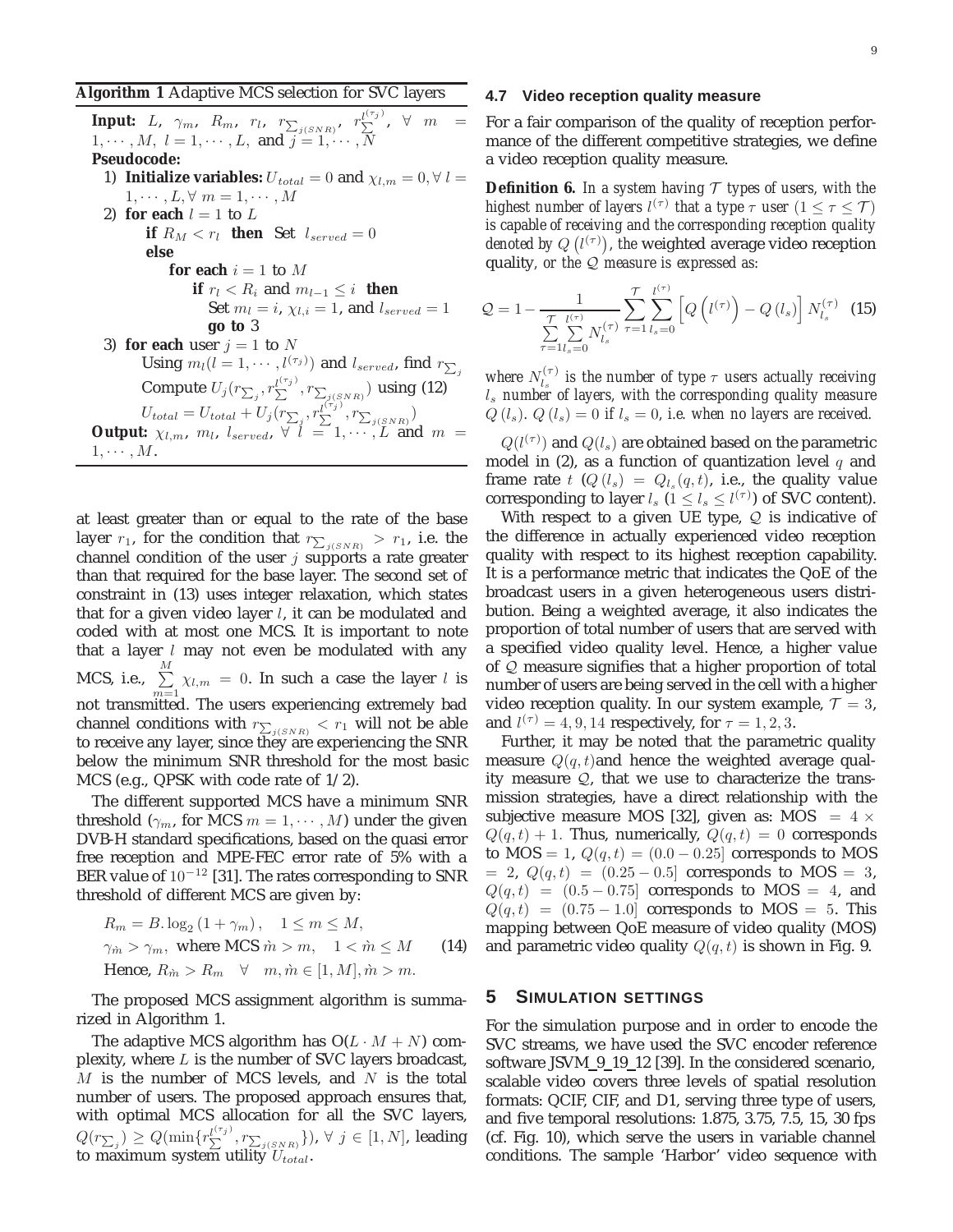

Fig. 9. Mapping between MOS and parametric video quality.



Fig. 10. Spatial-temporal scalable layer structure used in system simulations.

TABLE 1 Simulation scenarios, with variable ratios of user type

| Scenario |       |     |     |     |     |     |
|----------|-------|-----|-----|-----|-----|-----|
| Type 1   | 33.3% | 10% | 45% | 60% | 90% | 5%  |
| Type 2   | 33.3% | 30% | 10% | 30% | 5%  | 5%  |
| Type 3   | 33.3% | 60% | 45% | 10% | 5%  | 90% |

300 frames was taken for evaluating the proposed framework. For this video, the parameters  $\lambda$ , g,  $\theta$ , a, and d in (2)-(3) are respectively found to be 7.38, 0.06, 1.429, 1.551, and 0.845. Fig. 10 shows the flexible layer structure with each coordinate representing different spatial and temporal resolutions. Note that there are two possible layer routes for the hierarchical broadcast reception.

We consider a single-cell video broadcast network with 500 randomly distributed users belonging to three user types. Six simulation scenarios are considered with different ratios of user type distributions as listed in Table 1. The users belonging to type 1 require QCIF format video, those belonging to type 2 require CIF format, and the ones of type 3 need D1 format.

The first step is to obtain the optimized SVC encoding parameters as a function of the user types distribution in the system using the proposed cooperative game. The outcome of the game is the optimized adaptive video coded sequence with the optimal rate allocation for each layer, such that it aids the energy saving for type 1 users and the quality for type 3 users.

The rate allocation is followed by the adaptive MCS allocation for the different SVC layers that are transmitted in a time-sliced arrangement. Note that, since the optimal rate allocation to different SVC layers  $r_l$ ,

TABLE 3 Simulation parameters

| Parameter                                        | Value        |  |  |
|--------------------------------------------------|--------------|--|--|
| OFDM channel bandwidth                           | 8MHz         |  |  |
| Frequency                                        | 800MHz       |  |  |
| Carrier spacing                                  | 4KHz         |  |  |
| DVB-H transmission mode                          | 2K           |  |  |
| Number of data carriers                          | 1705         |  |  |
| Receiver noise figure                            | 5.2dB        |  |  |
| Transmitter output power                         | 63.8dBm      |  |  |
| Transmitter cable and connector loss             | 3.0dB        |  |  |
| Transmitter power splitter loss                  | 3.0dB        |  |  |
| Transmitter antenna gain                         | $13.1$ dBi   |  |  |
| Receiver antenna gain                            | $-7.3$ dBi   |  |  |
| <b>Building loss</b>                             | 14.0dB       |  |  |
| Location variation loss for 95% area probability | 5.3dB        |  |  |
| Receiver noise input power                       | $-99$ d $Bm$ |  |  |
| Shadowing standard deviation                     | 8dB          |  |  |
| Guard interval                                   | 1/4          |  |  |
| Wireless channel model                           | Gaussian     |  |  |
| Shadowing model                                  | Log-normal   |  |  |
| Path loss model                                  | Free space   |  |  |

 $1 \leq l \leq L$  is a function of the user type distribution ratios, the time-slice allocation in (1) is also accordingly a function of user type distribution ratios. The adaptive MCS in our approach is additionally governed by the SNR experienced by the various user groups.

As per the DVB-H specifications [23], the minimum SNR threshold for each MCS for a given wireless channel and the corresponding channel rates with the relevant guard interval  $(GI = 1/4)$  are listed in Table 2. The overall system simulation parameters considered are listed in Table 3. The performance results are presented below.

# **6 RESULTS AND DISCUSSIONS**

## **6.1 Energy-quality trade-off performance with time slicing technique**

Considering the different traffic scenarios as listed in Table 1, we first analyze the energy–SVC quantizationdependent quality trade-off. Fig. 11, illustrates the energy-quality  $(Q, \text{ given in (2)})$  trade-off for the three types of users. It can be seen that, when the video encoding parameters are so chosen that the quality of the video at the UEs is higher, the corresponding energy saving for the users of all the three types is lower. However, under all the six scenarios the energy saving for the type 1 users is the highest among the three type of users. This is primarily due to the time slicing approach of transmission. Considerable variation in the energy saving and quality values is evident when there is a remarkable change in proportion of any particular type of user in the network. For instance, in scenario 5 with 90% of type 1 users, the joint optimization approach results in energy saving of more than 90% for the UEs, with approximately 20% quality. This is because, more than 90% users are energy-constrained and the objective is to satisfy these users in terms of their energy-saving.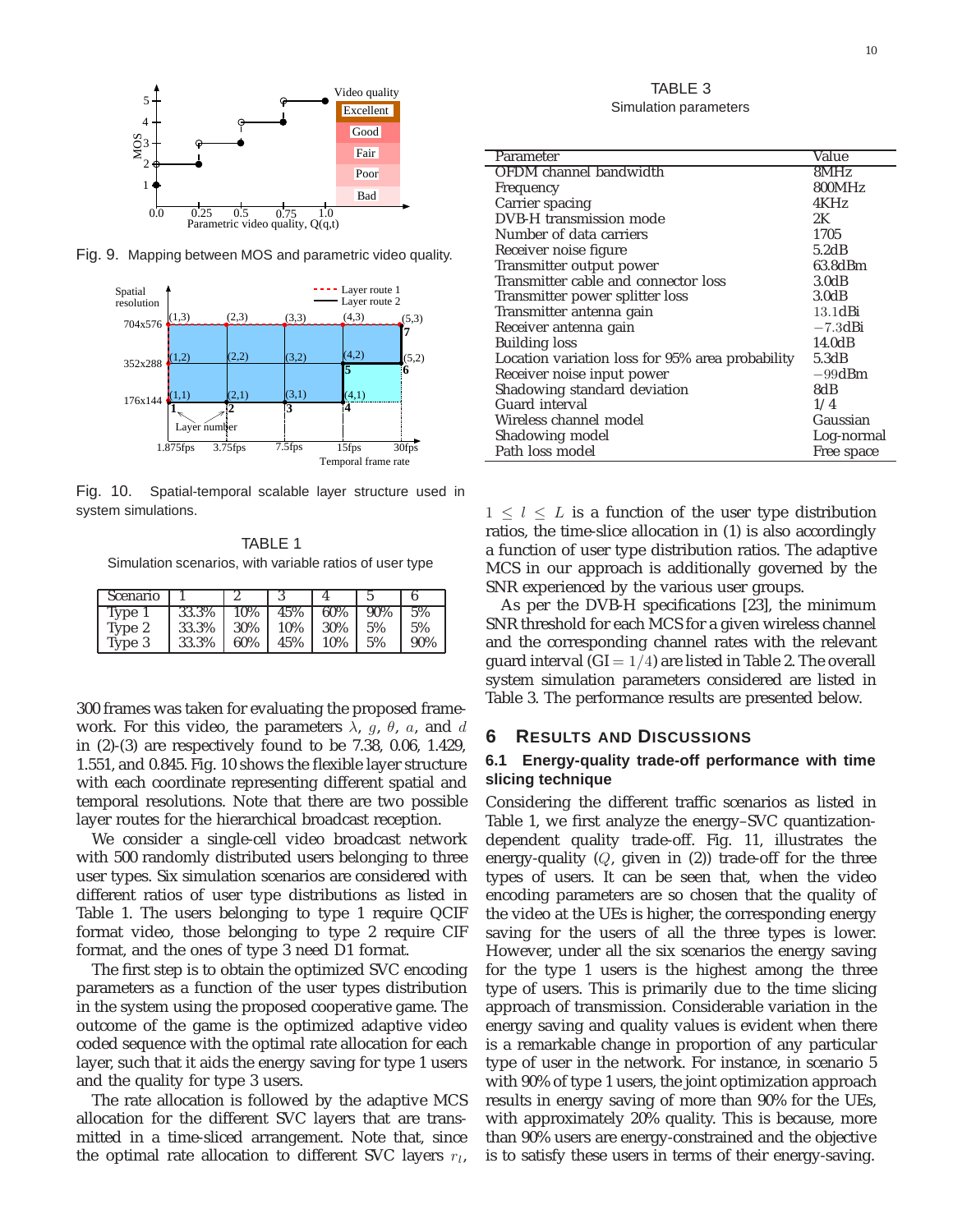TABLE 2 MCS parameters with Gaussian channel model and guard interval GI = 1*/*4 in DVB-H standard [31]

| Modulation          | OPSK        |      |      |      | 16QAM |      |       |       | 64QAM |       |       |       |       |       |       |
|---------------------|-------------|------|------|------|-------|------|-------|-------|-------|-------|-------|-------|-------|-------|-------|
| Code rate           | $\sqrt{2}$  |      |      | 5/6  | 7/8   |      | 2/3   | 3/4   | 5/6   | 7/8   |       |       |       | 5/6   |       |
| SNR Threshold (dB)  | $\vert 3.1$ | 4.9  | 5.9  | 6.9  |       | 8.8  |       | 12.5  | 13.5  | 13.9  | 14.4  | 16.5  | 18.0  | 19.3  | 20.1  |
| Channel rate (Mbps) | 4.98        | 6.64 | 7.46 | 8.29 | 8.71  | 9.95 | 13.27 | 14.93 | 16.59 | 17.42 | 14.93 | 19.91 | 22.39 | 24.88 | 26.13 |



Fig. 11. Normalized energy saving versus reception quality of the different types of users.

It is also notable that, since each user has the independent control of time-sliced reception, even though the high-end (e.g. type 3) users may not achieve the maximum desired quality due to the system optimization for large proportion of low-end (e.g. type 1) users, they can improve the QoE by the time slicing flexibility.

#### **6.2 Adaptive MCS performance**

We now study the MCS-dependent broadcast performance. The proposed adaptive MCS is compared against the two other schemes: simple MCS and fixed MCS.

Fig. 12(a) shows the average difference between the user request for a certain number of layers and what they actually receive under the three MCS schemes. Fig. 12(b) shows that the total number of users receiving exactly the requested quality is much higher with adaptive MCS as compared to the two other schemes. The results are averaged over several iterations with the number of users varying between 400 and 500. It can be noticed that the adaptive MCS outperforms the other two MCS schemes in terms of the number of served users. Moreover by using the adaptive MCS the received number of layers are very close to the requested number of layers, reflecting a higher amount of user satisfaction.

Fig. 13 captures the layer based values for the average percentage of users being served in the broadcast network for the six scenarios listed in Table 1 under the

![](_page_10_Figure_9.jpeg)

Fig. 12. MCS-dependent quality and capacity performance: (a) average difference between requested and received layers; (b) fully serviced users count under different MCS.

![](_page_10_Figure_11.jpeg)

Fig. 13. Effect of MCS and number of layers on the average percentage of users served.

three MCS allocation schemes. The results show that the adaptive MCS allocation scheme outperforms the other schemes, by ensuring a higher percentage of users that are getting served under all scenarios.

The composite gain achieved by the adaptive MCS under the six different scenarios is illustrated in Fig. 14. The ratio of the total number of users served by the proposed adaptive MCS is compared against the simple MCS and fixed MCS. It can be noted that, among the three schemes, the adaptive MCS ensures more number of users served. In particular, the gain of adaptive MCS in terms of number of additional users served over the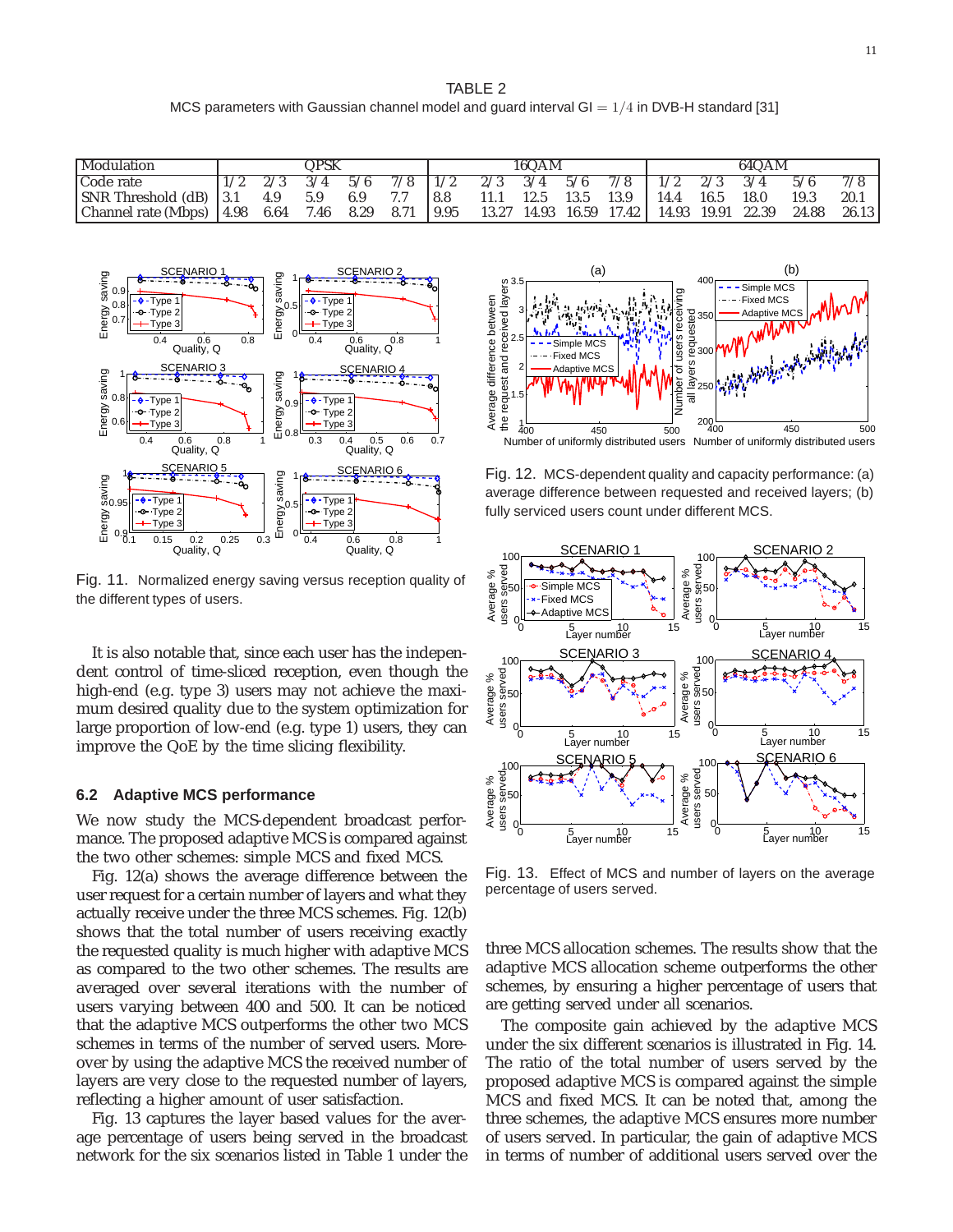![](_page_11_Figure_0.jpeg)

Fig. 14. Comparison of MCS allocation schemes in terms of service capacity.

fixed or simple MCS scheme under the six scenarios with 'ES+Q' strategy are 12.6, 19.4, 14.1, 9.7, 7.2, and 24.4%, respectively. The average number of additional users served with adaptive MCS under the six scenarios is 16.57% with respect to the simple MCS and 16.63% with respect to the fixed MCS.

## **6.3 Energy-Quality trade-off with optimized SVC and adaptive MCS**

Fig. 15 presents a comparison of the three MCS along with the three SVC optimization measures: joint energy saving and quality (ES+Q), energy saving only (ES only), and quality only (Q only). The line plots indicate the number of users served versus the number of SVC layers transmitted. The adaptive MCS with 'ES+Q' is shown to perform better than the 'Q only' case. Although the 'ES only' serves a higher number of users (cf. Table 4), the average reception quality is very low (e.g.,  $Q$  is 18.19% in scenario 1). This means, in 'ES only' case a large proportion of users would experience a low QoE. The uneven trend in the plots may be due to random distribution of heterogeneous UEs in the network.

The bar plots on the right in Fig. 15 capture the composite gain on number of users served in the three schemes (' $ES+Q$ ', ' $ES$  only', and ' $Q$  only') with the three MCS strategies. 'ES+Q' with adaptive MCS serves a lesser number of users in comparison with the 'ES only' case, but performs better with respect to 'Q only' case. The number of users served in 'Q only' case is generally low (e.g., 35% only in scenario 2). The results demonstrate that, with the proposed adaptive MCS, the average reduction of number of users served with 'ES+Q' is only 0.62% lower than that in 'ES only' scenario. On the other hand, the number of users served with 'ES+Q' is about 10.8% higher than that with 'Q only' scenario.

Table 4 further quantifies the energy-quality trade-off with the three optimization schemes: 'ES+Q', 'ES only', and 'Q only' where the weighted quality measure  $Q$  in (15) is used. The table also includes the optimum quantization parameters for the ES and Q trade-off game. Under the six user-heterogeneity scenarios with adaptive MCS, when compared with 'ES only' strategy, the 'ES+Q' strategy offers on average, about 43% higher quality. The corresponding trade-off on the amount of energy saving is only about 8%. With respect to 'Q only' scenario, the 'ES+Q' scheme offers about 17% extra energy saving as well as about 3.5% higher quality performance.

# **7 CONCLUSION**

This paper has introduced a novel cross-layer optimization solution to improve both the quality of user experience (QoE) and energy efficiency of wireless multimedia broadcast receivers with varying display and energy constraints. This joint optimization is achieved by grouping the users based on their device capabilities and estimated channel conditions experienced by them and broadcasting adaptive content to these groups. The optimization is a game theoretic approach which performs energy saving versus reception quality trade-off, and obtains optimum video encoding rates of the different users. This optimization is a function of the proportion of users in a cell with different capabilities, which in turn determines the time slicing proportions for different video content layers for maximized energy saving of low-end users, while maximizing the quality of reception of the high-end users. The optimized layered coding rate, coupled with the receiver groups' SNRs, adaptation of the MCS for transmission of different layers, ensure higher number of users are served while also improving users' average reception quality. Thorough testing has shown how the proposed optimization solution supports better performance for multimedia broadcast over wireless in comparison with the existing techniques.

#### **REFERENCES**

- [1] *The New Multi-screen World: Understanding Cross-platform Consumer Behavior*, Google, Aug. 2012.
- [2] *Cisco Visual Networking Index: Global Mobile Data Traffic Forecast Update, 2012–2017*, Cisco, 2013.
- [3] K. Rao, Z. S. Bojkovic, and D. A. Milovanoic, *Multimedia Communication Systems: Techniques, Standards, Networks*. Prentice Hall, 1st Ed., 2002.
- [4] S. Sesia, I. Toufik, and M. Baker, *LTE UMTS Long Term Evolution, from Theory to Practice*. John Wiley & Sons, 2009.
- [5] G. Faria, J. Henriksson, E. Stare, and P. Talmola, "DVB-H: Digital broadcast services to handheld devices," *Proc. of IEEE*, vol. 94, no. 1, pp. 194–209, Jan. 2006.
- [6] *Digital Video Broadcasting (DVB); Framing structure, channel coding and modulation for digital terrestrial television*, ETSI EN 300 744, 2009.
- [7] *Digital Video Broadcasting (DVB); DVB-H Transmission System for Handheld terminals*, ETSI EN 302 304, 2011.
- [8] *IEEE 802.11n-2009- Amendment 5: Enhancements for Higher Throughput. IEEE-SA.*, 29 Oct. 2009.
- [9] C.-H. Hsu and M. M. Hefeeda, "Flexible broadcasting of scalable video streams to heterogeneous mobile devices," *IEEE Trans. Mob. Computing*, vol. 10, no. 3, pp. 406–418, Mar. 2011.
- [10] T. E. Shabrawy and S. Wahed, "Adaptive modulation and coding for broadcast DVB-H systems," in *Proc. IEEE PIMRC*, Tokyo, Japan, Sept. 2009, pp. 1292–1296.
- [11] O. Karimi and L. Jiangchuan, "Power efficient high quality multimedia multicast in LTE wireless networks," in *Proc. IEEE MASS*, Valencia, Spain, Oct. 2011.
- [12] C. Atici and M. Sunay, "High data-rate video broadcasting over 3G wireless systems," *IEEE Trans. Broadcasting*, vol. 53, no. 1, pp. 212–223, Mar. 2007.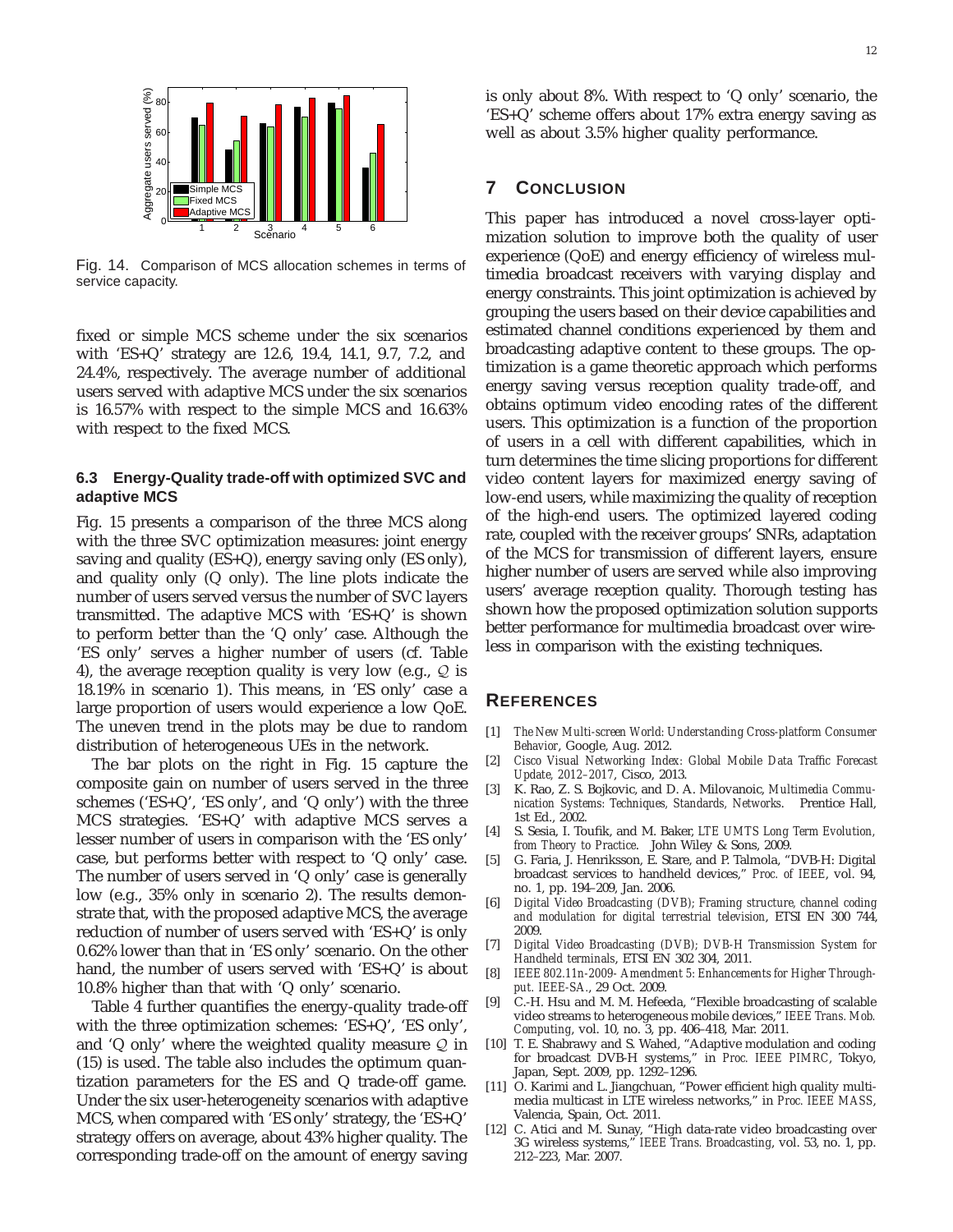![](_page_12_Figure_1.jpeg)

Fig. 15. Average percentage of users served with different MCS versus number of layers, and the aggregate performance.

- [13] A. Alexiou, C. Bouras, V. Kokkinos, A. Papazois, and G. Tsichritzis, "Modulation and coding scheme selection in multimedia broadcast over a single frequency network-enabled longterm evolution networks," *Intl. J. Commun. Sys.*, vol. 25, no. 12, pp. 1603–1619, Nov. 2012.
- [14] P. Li, H. Zhang, B.-H. H. Zhao, and S. Rangarajan, "Scalable video multicast with adaptive modulation and coding in broadband wireless data systems," *IEEE/ACM Trans. Networking*, vol. 20, no. 1, pp. 57–68, Feb. 2012.
- [15] W. Ji, Z. Li, and Y. Chen, "Joint source-channel coding and optimization for layered video broadcasting to heterogeneous devices," *IEEE Trans. Multimedia*, vol. 14, no. 2, pp. 443–455, Apr. 2012.
- [16] Y. Wang, J. Ostermann, and Y.-Q. Zhang, *Video Processing and Communications*. Prentice Hall, 2001.
- [17] *Overview of the MPEG-4 Standard*, ISO/IEC JTC1/SC29/WG11 N4668, 2002.
- [18] H. Schwarz, D. Marpe, and T. Wiegand, "Overview of the scalable video coding extension of the H.264/AVC standard," *IEEE Trans. Circuits, System and Video Tech.*, vol. 17, no. 9, pp. 1103–1120, Sept. 2007.
- [19] T. Wiegand, G. J. Sullivan, G. Bjntegaard, and A. Luthra, "Overview of the H.264/AVC video coding standard," *IEEE Trans. Circuits, System and Video Tech.*, vol. 13, no. 7, July 2003.
- [20] T. Schierl, T. Stockhammer, and T. Wiegand, "Mobile video transmission using scalable video coding (SVC)," *IEEE Trans. Circuits, System and Video Tech.*, vol. 17, no. 9, pp. 1204–1217, Sept. 2007.
- [21] G. Iwacz, A. Jajszczyk, and M. Czkowski, *Multimedia Broadcasting and Multicasting in Mobile Networks*. UK: Wiley, 2008.
- [22] *Scalable video coding*, ISO/IEC JTC1/SC29/WG11. N9560, 2008.
- [23] *Digital Video Broadcasting (DVB); DVB-H Implementation Guidelines*, ETSI TR 102 377 V1.3.1, 2009.
- [24] M. Ghandi and M. Ghanbari, "Layered H.264 video transmission with hierarchical QAM," *J. Visual Commun. Image Representation*, vol. 17, no. 2, pp. 451–466, Apr. 2006.
- [25] G. Xylomenos, "Group management for the multimedia broadcast/multicast service," in *Proc. IST Mobile Summit*, Dresden, Germany, June 2005.
- [26] Y.-C. Chen and Y.-R. Tsai, "Adaptive resource allocation for multiresolution multicast services with diversity in OFDM systems," in *Proc. IEEE VTC*, Barcelona, Spain, Apr. 2009, pp. 1–5.
- [27] J. Villalon, P. Cuenca, L. Orozco-Barbosa, Y. Seok, and T. Turletti, "Cross-layer architecture for adaptive video multicast streaming over multirate wireless LANs," *IEEE J. Sel. Areas in Commun.*, vol. 25, no. 4, pp. 699–711, May 2007.
- [28] Z. Liu, Z. Wu, P. Liu, H. Liu, and Y. Wang, "Layer bargaining: multicast layered video over wireless networks," *IEEE J. Sel. Areas in Commun.*, vol. 28, no. 3, pp. 445–455, Apr. 2010.
- [29] Q. Du and X. Zhang, "Statistical QoS provisionings for wireless unicast/multicast of multi-layer video streams," *IEEE J. Sel. Areas in Commun.*, vol. 28, no. 3, pp. 420–433, Apr. 2010.
- [30] O. Alay, T. Korakis, Y. Wang, and S. Panwar, "Dynamic rate and FEC adaptation for video multicast in multi-rate wireless networks," *Mob. Netw. Appl.*, vol. 15, no. 3, pp. 425–434, June 2010.